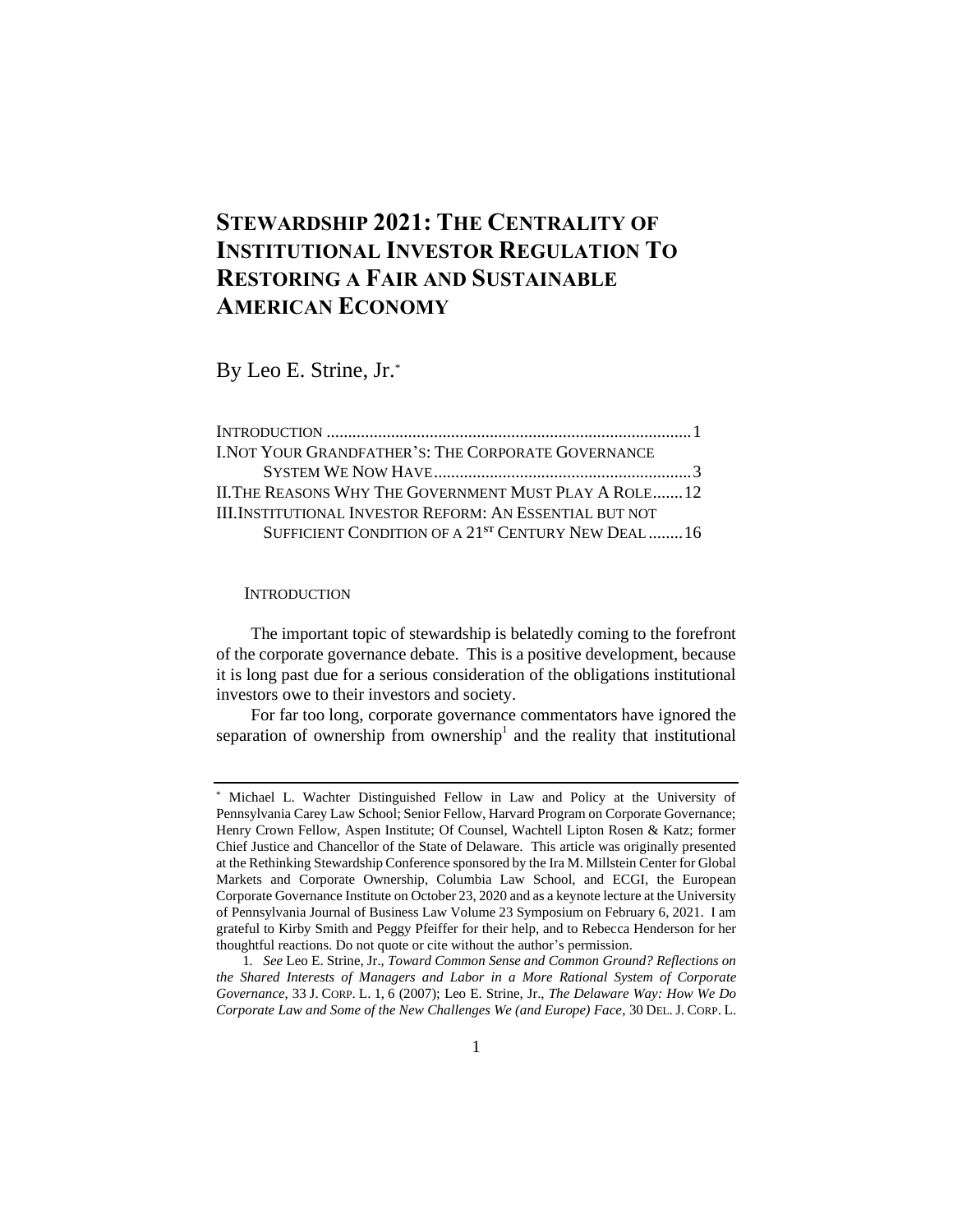investors, and therefore marginal traders and daily stock prices, have gained enormous power over our public companies and thus our economies. This has been true in the U.S. for some time, but is also becoming a trend throughout the OECD. $<sup>2</sup>$ </sup>

In this article I spell out my view of what it takes for stewardship to be a meaningful concept in our 21st Century economy. The article will also address why any serious effort to rebalance our corporate governance system and tackle growing economic insecurity and inequality must include regulating the power of all classes of institutional investors: pension funds, mutual funds, and hedge funds.

Put simply, this regulation must make institutional investors do what is required of any faithful fiduciary and any good citizen of a republic — take seriously their own obligations of fidelity by aligning their conduct with the real interests of those whose capital they hold and by making money for themselves in a way that does not cause societal harm.

For many years, stewardship has been more a name for the investment industry blaming those who manage real companies for every problem, when as a matter of linguistics, stewardship requires something more inward and responsibility-accepting. True stewardship involves undertaking meaningful obligations yourself. In this context, it requires coherent investing, engagement, and voting policies that emphasize sustainable growth, and recognize that human investors need — as an economic matter — companies to pay workers fair wages and treat them with respect, to avoid externalizing costs to other companies, taxpayers, and consumers, and to be environmentally responsible. This does not involve talk and inconsistent walk. It requires discipline and focus.

The article also explains what a positive move toward genuine stewardship of this kind could mean now that a new Administration committed to making our economy function more fairly is in power, and why

<sup>673, 687 (2005);</sup> Leo E. Strine, Jr., *Human Freedom and Two Friedmen: Musings on the Implications of Globalization for the Effective Regulation of Corporate Behaviour*, 58 U. TORONTO L. J. 241, 262 (2008).

<sup>2</sup>*. See* European Commission*, Study on Directors' Duties and Sustainable Corporate Governance* (July 2020), https://op.europa.eu/en/publication-detail/-/publication/e47928a2 d20b-11ea-adf7-01aa75ed71a1/language-en [https://perma.cc/92Y5-5BVA]

Evidence collected over the 1992-2018 period shows that there is a trend for publicly listed companies within the EU to focus on short-term benefits of shareholders rather than on the long-term interests of the company. Data indicate an upward trend in shareholder pay-outs, which increased fourfold, from less than 1% of revenues in 1992 to almost 4% in 2018. Moreover, the ratio of CAPEX and R&D investment to revenues has been declining since the beginning of the 21st century.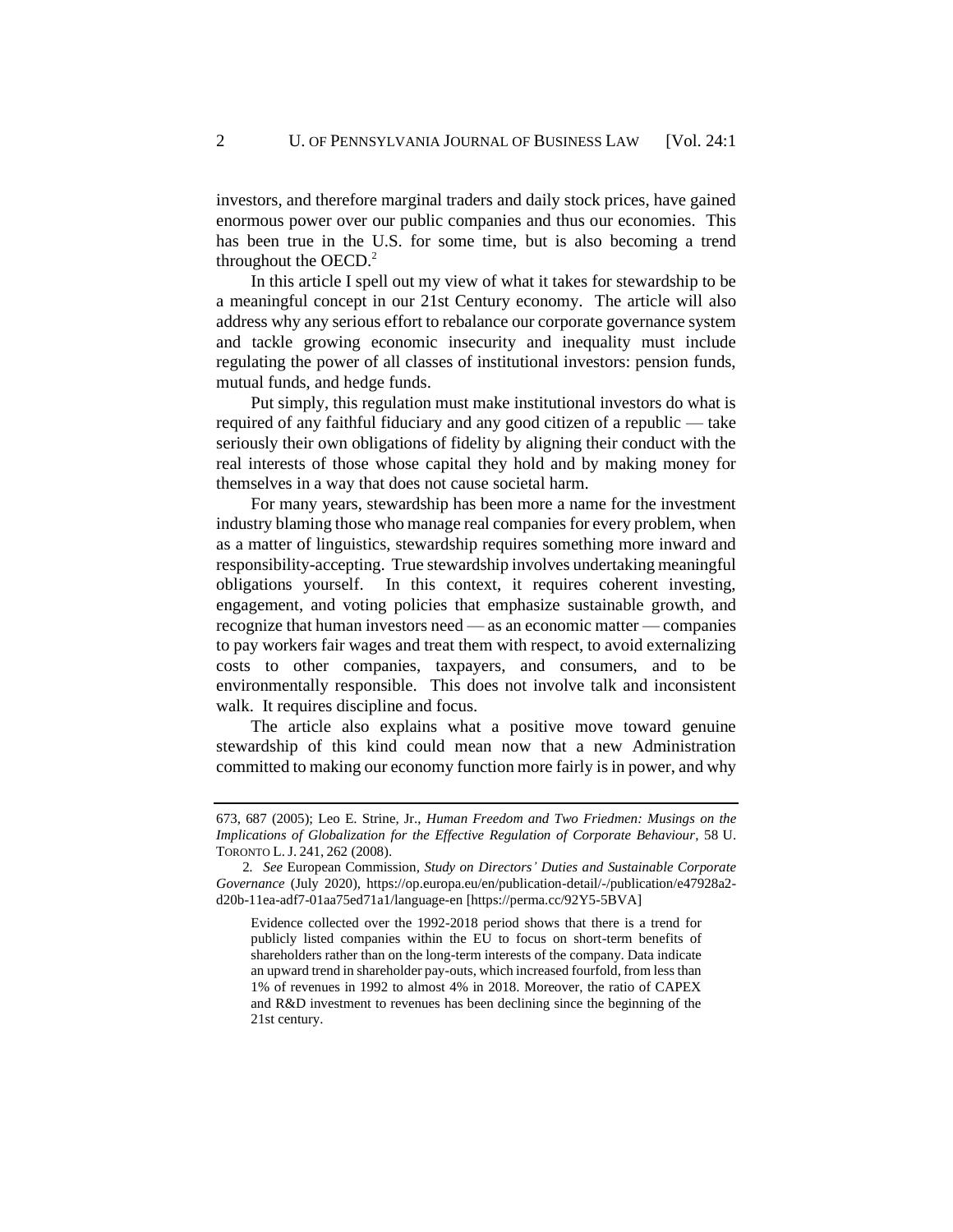this movement is vital to creating an economic system that works for all.

To frame these recommendations, the article first identifies the differences between today's corporate governance system and the system that existed when most of our key regulatory structures addressing institutional investors were created. The article then touches on the unsatisfactory outcomes that have resulted during the last forty years when the power of institutional investors and the stock market over American public companies grew enormously, and the protections for other stakeholders, particularly workers, shrunk substantially. After that, the article discusses why trusting the institutional investor community to reform itself is not an adequate answer to channeling its conduct to be more consistent with the best interests of our society and of diversified worker investors. Finally, the article concludes with what a sensible framework for updated industry regulation might look like, emphasizing that this reform, while essential to restoring greater economic equality and fairness, is not sufficient in itself.

## I. NOT YOUR GRANDFATHER'S: THE CORPORATE GOVERNANCE SYSTEM WE NOW HAVE

Any effective initiative to improve institutional investor stewardship must be grounded on a recognition of the profoundly different corporate governance system we now have, and how it has outgrown the regulatory structure in which it functions.

As I have noted elsewhere, $3$  much of the current regulatory structure for our corporate governance system reflected some implicit assumptions, including that:

- <span id="page-2-0"></span>• stockholders had a long-term stake in the company's best interests; most stockholders were affluent and owned their shares directly, for their own benefit, and held them for lengthy periods;
- the stockholders who were most active and vocal were those who had the longest-term stake in the corporation;
- most stockholders invested because they liked the companies and their management, and did not interfere in their strategic direction;
- certain wealthy investors had so much money that they could, without harm to society, invest in opaque vehicles on a caveat emptor basis, that was denied to less affluent investors;

<sup>3</sup>*. See* Leo E. Strine, Jr., *Who Bleeds When the Wolves Bite?: A Flesh and Blood Perspective On Hedge Fund Activism and Our Strange Corporate Governance System*, 126 YALE L. J. 1870, 1871-72 (2017) [hereinafter Strine, *Who Bleeds When the Wolves Bite?*].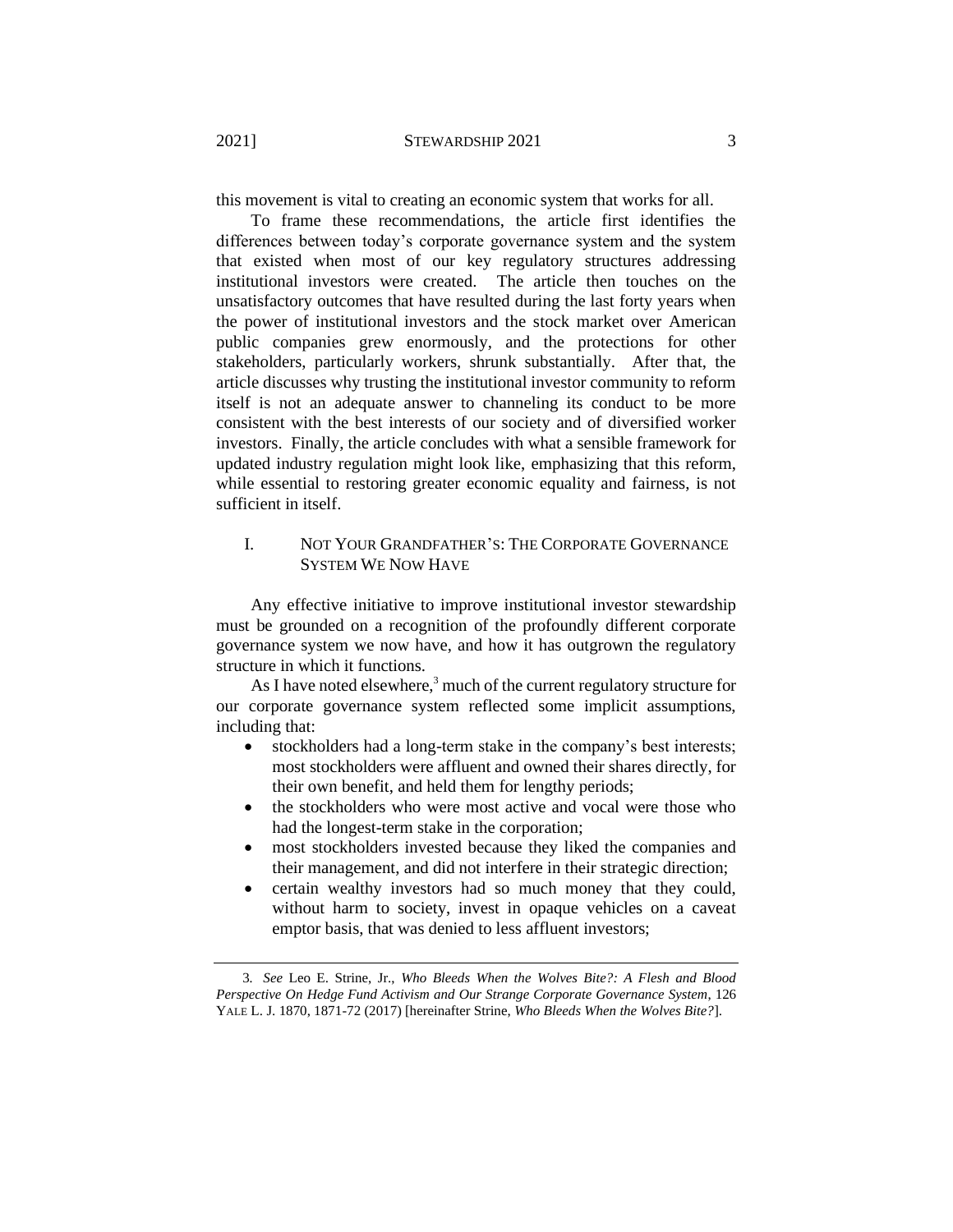- workers depended largely on pension funds and social security for their retirements, and did not form a large segment of the investor class;
- most public companies had long-term lenders, who had a deep relationship with the company and kept a sharp eye on the company's ability to pay its debt and weather tough times;
- when corporations became more profitable, they tended to create more jobs, pay workers better, and give back to their communities of operation;
- corporations had a national, and often regional, focus, and their managers, directors, employees, lenders, and even stockholders often had ties of loyalty to those communities; and, finally,
- corporate managers were well but not lavishly paid, a plan of internal succession was common, and corporate managers tended to live in the community where the corporation was headquartered and be engaged in community affairs.

In recent decades, these assumptions have been undermined and often turned upside down:

- corporate stockholder bases turn over rapidly;
- most stock is owned by institutional investors, but represents the capital of largely silent human investors, and many of these institutional investors engage in much greater portfolio turnover;
- the actual human investors whose capital is ultimately at stake are largely bystanders and do not vote;
- the most vocal and active stockholders tend to have investment strategies most in tension with the efficient market hypothesis, and often involve hedge funds who only became stockholders after deciding to change the company and who have no prior or long-term interest in the company's well-being;
- Even institutional investors who represent diversified workerinvestors, such as index funds, have pushed manage to the market policies and for companies to put immediate returns first, even if that involves harm to other stakeholders;
- The growth of hedge funds and private equity funds has been fueled not primarily by rich individual investors who bear the risk of losses themselves, but by other institutional investors like pension funds, charities, university endowments, and other institutions whose soundness is important to ordinary Americans and society as a whole;
- The voice of lenders as a stabilizing and risk reducing factor has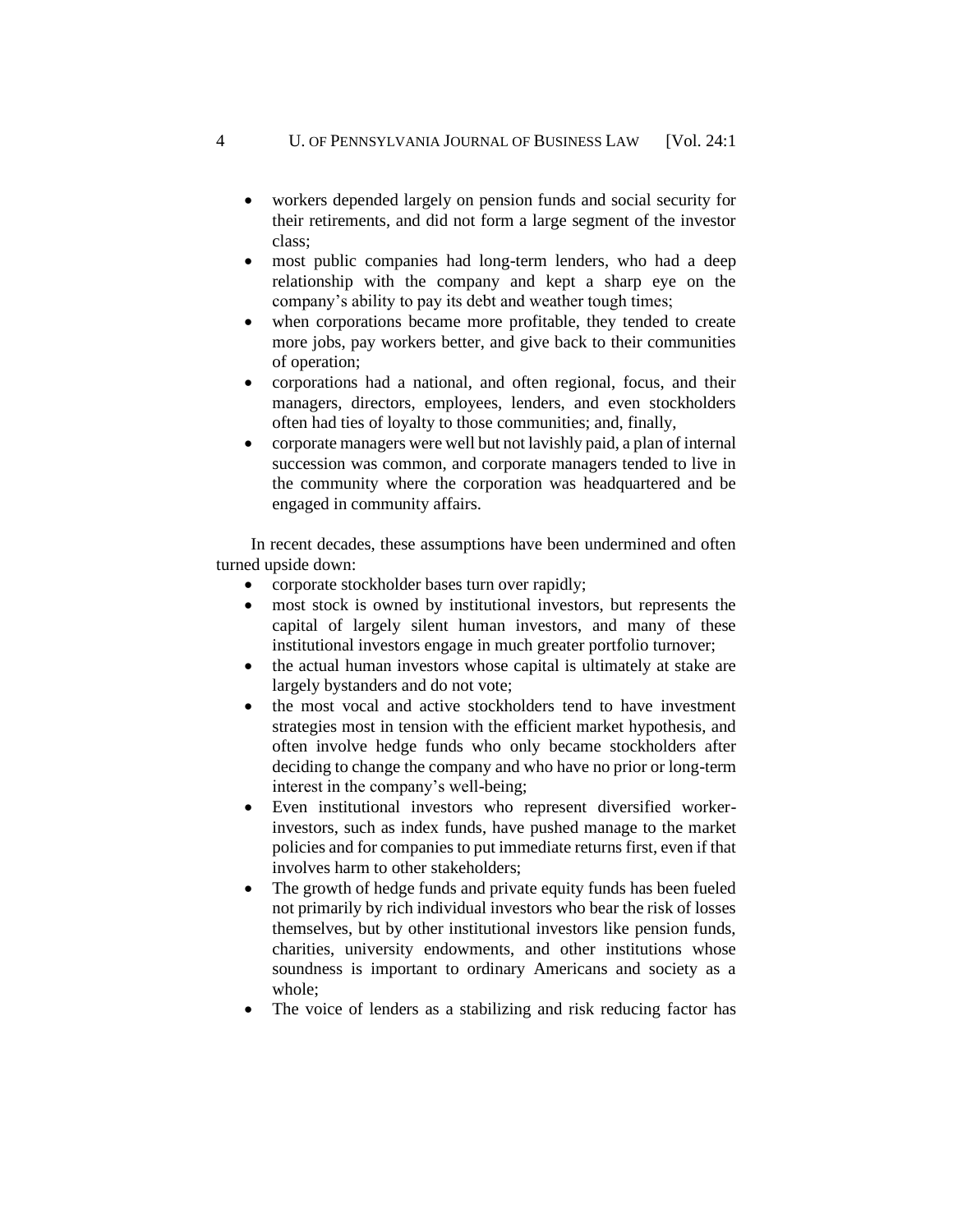declined as corporate debt has been securitized, but without any corresponding increase in stewardship on the part of mutual funds and others who represent the investors who hold the risk of insolvency or downgrades;

- the tie between increasing corporate prosperity and the best interests of corporate workers has been sharply eroded, with corporations not sharing productivity gains with workers and instead, at the behest of market pressures, focusing on offshoring and job and wage cuts as methods to increase profits;
- corporations increasingly have no national, much less community, identity and are willing to not only arbitrage their communities against each other, but also to abandon their national identity for tax savings; and, finally,
- top corporate managers have been promised pay packages way out of line with other managers, but in exchange must focus intently on stock price growth and be willing to treat other corporate constituencies callously if that is necessary to please the stock market's short-term wishes (and reap their personal rewards).

Under this radically different system, human investors are not citizens of the corporate governance republic, they are the voiceless and choiceless many whose economic prospects turn on power struggles among the classes of haves — institutional investors — who directly control the stock of the companies upon which our nation depends for its continued prosperity. Attention to this institutional investor sector lagged well beyond its power.

Old tropes — such as stockholders good and management bad persisted despite the change in identity of who stockholders were. The focus of academics, the business media, and, ironically, democrats tended to be on what bad managers were not doing for either stockholders, society, or stakeholders with little attention on the increased pressures public companies were facing from institutional investors. The obsession with agency costs that infatuated key academics like Lucian Bebchuk and Dan Fischel about company managers did not catch their fancy as to institutional investors.<sup>4</sup>

<sup>4.</sup> In fairness to Professor Bebchuk, he has written some articles that could be considered to address the agency costs of institutional investors. *See, e.g.*, Lucian A. Bebchuk & Scott Hirst, *The Specter of the Giant Three*, 99 B. U. L. REV. 721 (2019); Lucian A. Bebchuk, Alma Cohen & Scott Hirst, *The Agency Problems of Institutional Investors*, 31 J. ECON. PERSP. 89 (2017). But, the bottom line is that Professor Bebchuk does so mostly to support his argument that mainstream institutional investors are not pushing public companies to manage to the market strongly enough, and thus that policy makers should not regulate the activities of activists, even to require more timely disclosure. *See, e.g.*, Lucian A. Bebchuk & Roberto Tallarita, *The Illusory Promise of Stakeholder Governance*, 105 CORNELL L. REV.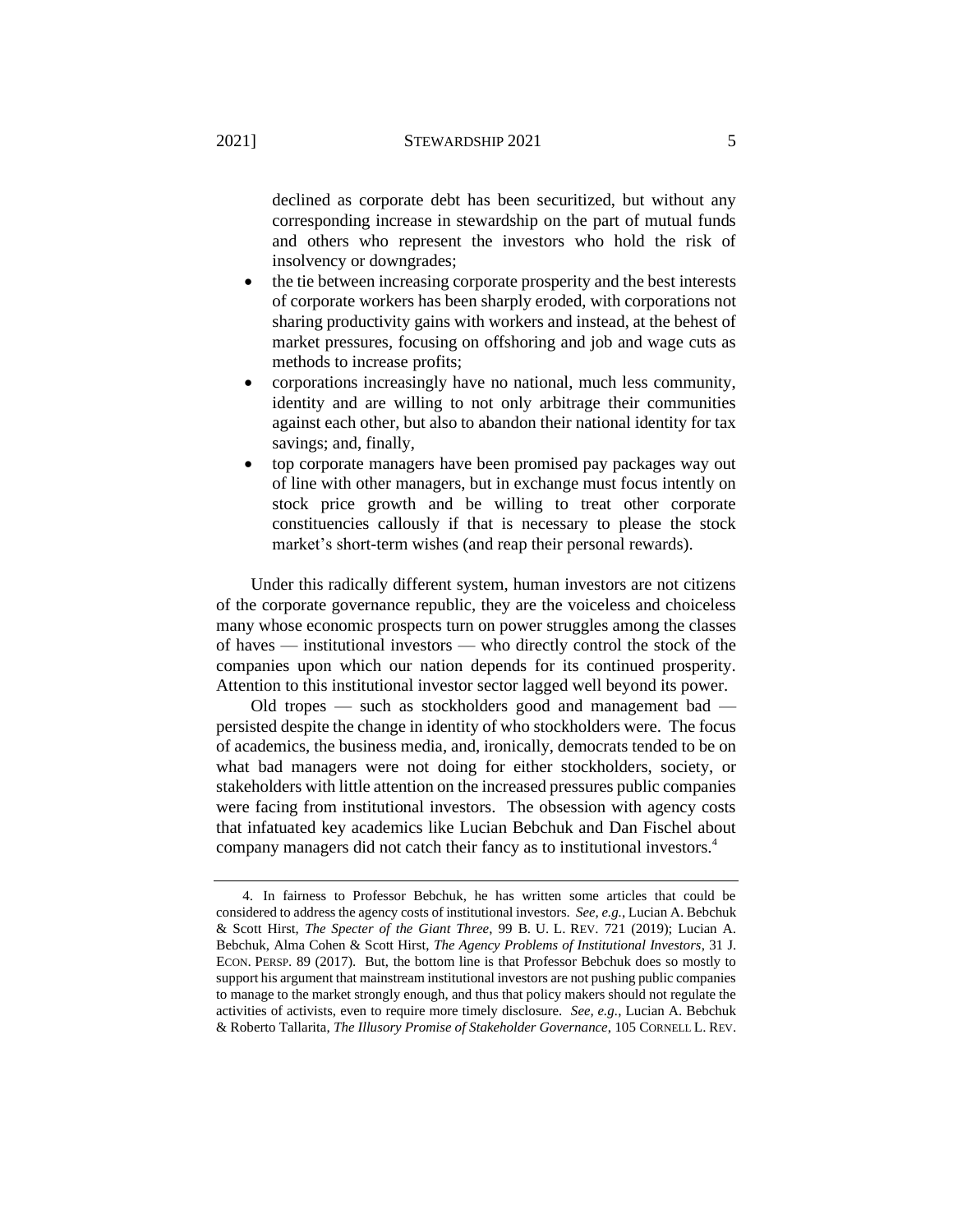The assumption among many academics associated with the law and economics movement, despite their protestations to the contrary when things went wrong, was that ECMH meant that whatever increases the current stock price is optimal, that the market will price any externality risk, and that if there is any harm, that is government's responsibility. In focusing on individual companies, they ignored the fact that most investors are long the economy, not one company, and that the sum total of externalities at specific companies and downward pressures on wages was less money for working investors to save, more economic insecurity, more taxes to pay, and more environmental and public health harm.

That institutional investors voted all their funds in one way did not bother them, even though funds had very different objectives. That retirement investors got the same voting policies as quarter-to-quarter day traders did not matter.

Admittedly, some, including me, harbored some hope that greater institutional investor/pension power could have some positive benefits. Perhaps:

- mutual and pension funds would put up directors as owner-directors, given that many of the funds — i.e., index funds — were stuck in long term: $5$
- funds with long-term horizons would align voting policies to the long-term nature of their investments;

Lucian A. Bebchuk & Robert J. Jackson, Jr., *The Law and Economics of Blockholder Disclosure*, 2 HARV. BUS. L. REV. 40 (2012) (arguing that the SEC should *not* adopt new rules that would enhance the disclosure required of stockholders taking a large and active stake in public companies).

5*. See* William B. Chandler III & Leo E. Strine, Jr., *The New Federalism of the American Corporate Governance System: Preliminary Reflections of Two Residents of One Small State*, 152 U. PA. L. REV. 953, 993-96 (2003); *see also generally* Ronald J. Gilson & Reinier Kraakman, *Reinventing the Outside Director: An Agenda for Institutional Investors*, 43 STAN. L. REV. 863, 905 (1991).

<sup>(</sup>Forthcoming 2020)

The business corporation has proven itself to be a powerful and adaptive mechanism for producing economic growth and prosperity. As a result, some of those who wish to protect stakeholders might be attracted to stakeholderism as a way to do so by harnessing corporate power through private action and without resort to costly regulation. However, the past success of corporations has been based on the presence of effective incentives for corporate decision-makers. Therefore, with corporate leaders having incentives not to benefit stakeholders at shareholders' expense, delegating the guardianship of stakeholder interests to corporate leaders would prove futile. The promise of pluralistic stakeholderism, we conclude, is illusory.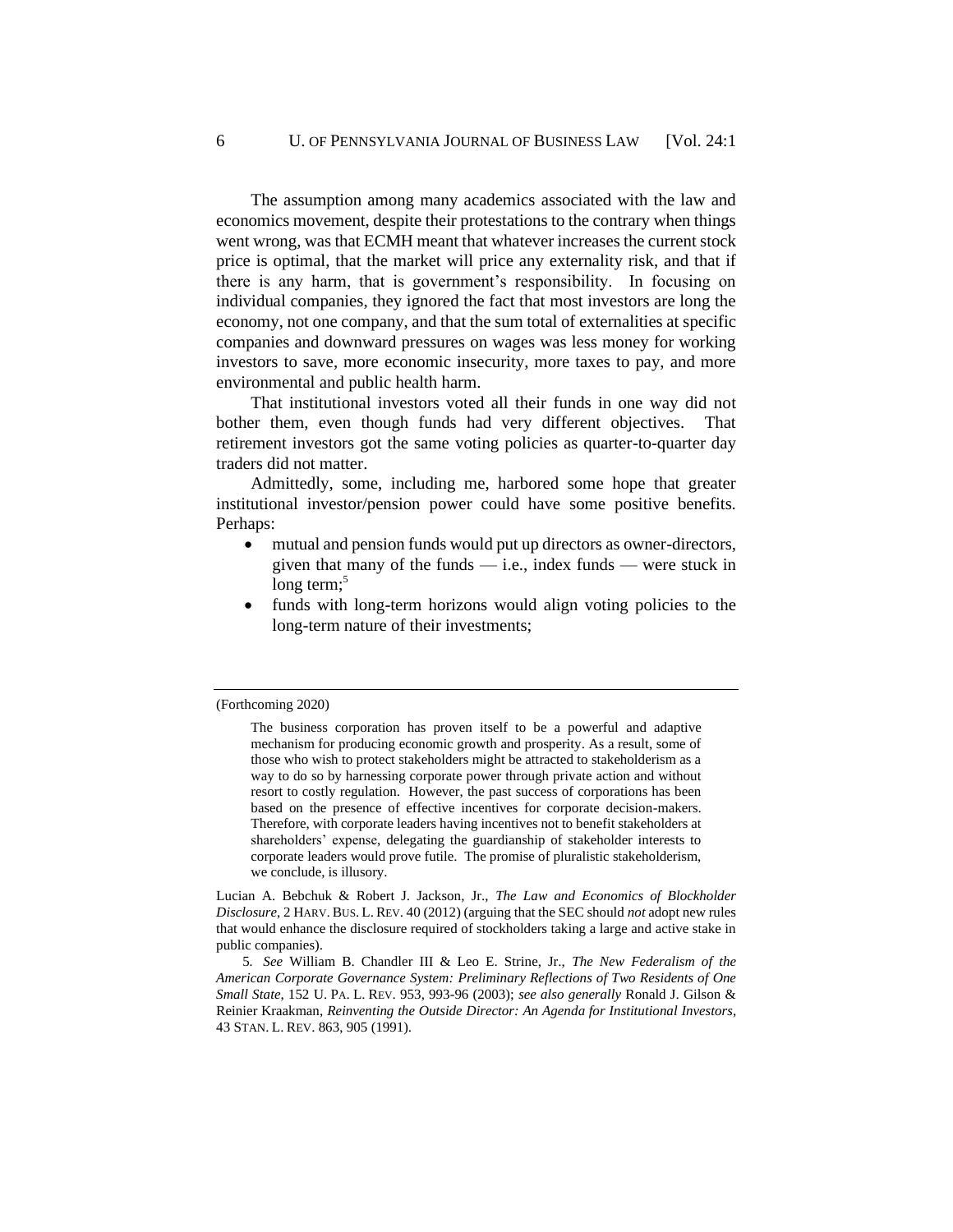#### 2021] **STEWARDSHIP 2021** 7

- funds would monitor and check excessive management pay;  $6\%$
- funds would focus on seating directors who added business value;
- funds would prosecute representative litigation actions that were legitimate, seek real relief for stockholders, and discourage suits that only had value for the lawyers involved; $\frac{7}{1}$
- funds would push corporate governance policies that optimally balanced efficiency and accountability, taking into account their own limitations in terms of stewardship capacity;
- mainstream funds would referee and fairly decide disputes between activists and management, and ensure that activist plays were only supported when they made long-term business sense, and were not just short-term financial engineering.<sup>8</sup>

What we got instead was less edifying and can be fairly summarized as pushing companies to respond to shifting whims of the stock market and to become corporate Californias where constant stockholder plebiscites put pressure on company managers to squeeze other stakeholders, lever up, and engage in constant rounds of stock buybacks, acquisitions or divestures (whatever is pleasing in the moment in the market). Certain segments of the pension fund space also seemed to just enjoy being players, and fomented proposals and meritless litigation.

Thus ensued:

- Paying CEOs with options and other forms of equity tied to total stock return;
- Ending classified boards;
- Turning withhold votes into pressure tools;
- Insisting on annual Say on Pay votes as a pressure tool, not a reasoned input on sensible, long-term pay plans focused on sustainable growth;
- Spicing up the board ISS voting policies that made it easy for activists to gain board seats;
- Voting index funds and socially responsible funds in line with active funds to save money;

<sup>6.</sup> This was the obvious hope behind mandated Say on Pay. Dodd-Frank Wall Street Reform and Consumer Protection Act, Pub. L. No. 111-203, §951, 124 Stat. 1376 (2010) (codified at 15 U.S.C. §78n-1).

<sup>7.</sup> This was the obvious hope of the Private Securities Litigation Reform Act of 1995 ("PSLRA"), Pub. L. 104-67, 109 Stat. 373 (codified at various section of 15 U.S.C.).

<sup>8</sup>*. E.g.*, Ronald J. Gilson & Jeffrey N. Gordon, *The Agency Costs of Agency Capitalism: Activist Investors and the Revaluation of Governance Rights*, 113 COLUM. L. REV. 863, 897- 99 (2013).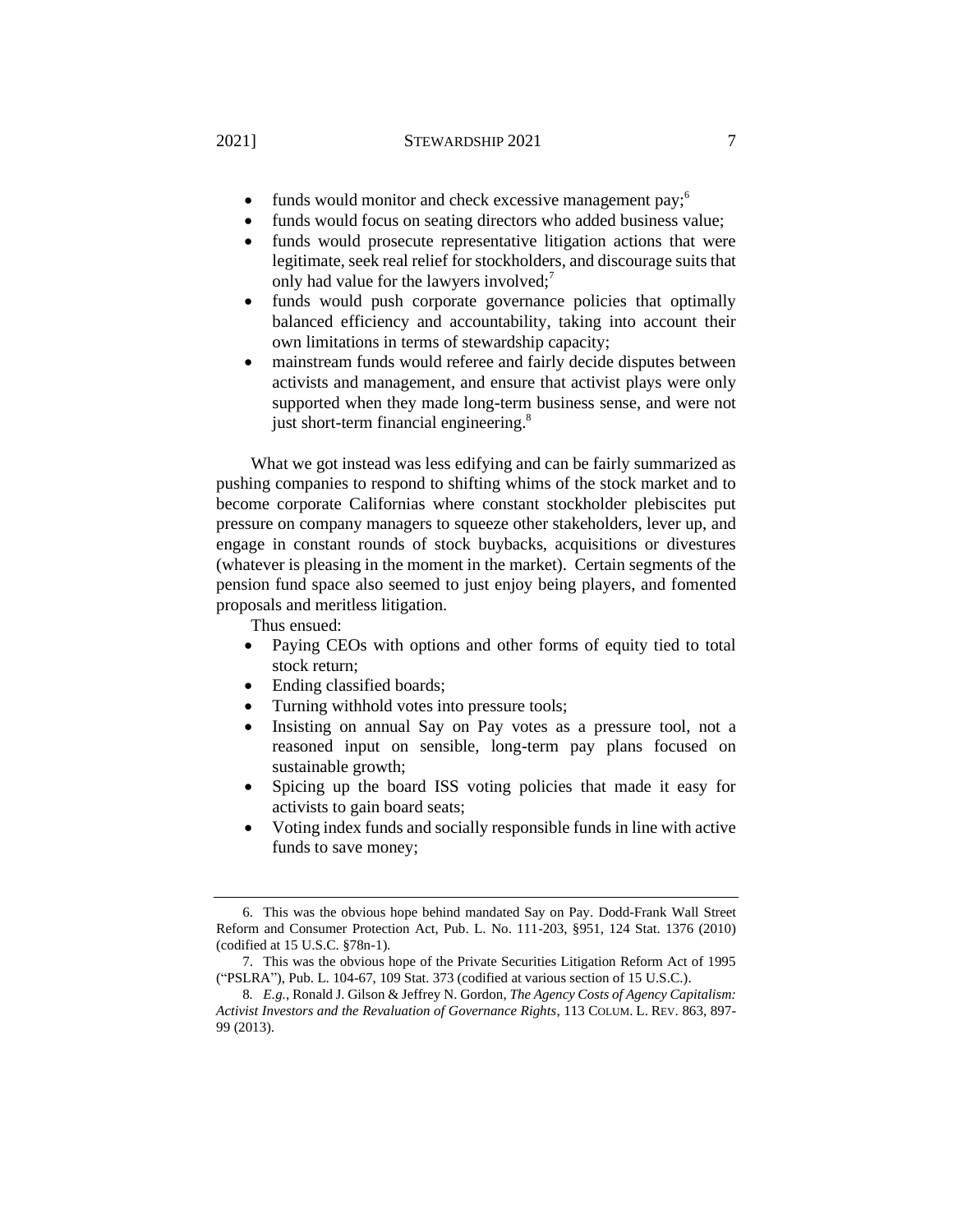- Pressuring companies to cut worker pay and offshore jobs;
- Pressuring companies to operate without prudent reserves to permit as much capital as possible be returned to stockholders;
- Ignoring that these pressures for immediate returns were encouraging companies to pollute our politics to secure regulatory advantages and externalize risks;
- Supporting inversions of American companies to tax havens with less protective corporate governance;
- Failing to focus on risk management structures or financial prudence at companies, but instead obsessing over immediate returns and access to sell-side premiums in M&A;
- Proliferating representative litigation that did not produce any benefits for stockholders or companies, but just for the plaintiffs' lawyers involved, their favored political candidates, and their friends who served on the staffs of certain public pension funds.

What has resulted from the use of institutional investor muscle in this manner?

• Growing inequality as a result of a profound shift in gain sharing at the expense of workers;<sup>9</sup>

<sup>9.</sup> An important new paper by Professors Summers and Stansbury illustrates the effect that increased institutional investor and stockholder power and decreased protection for worker has had on American inequality. Anna Stansbury & Lawrence H. Summers, *The Declining Worker Power Hypothesis: An Explanation for the Recent Evolution of the American Economy* (NBER Working Paper 27193), https://www.nber.org/papers/w27193 [ht tps://perma.cc/THE2-QXZS]. Their paper confirms the important work done by Lawrence Mishel of the Economic Policy Institute over many years. *See e.g.*, Lawrence Mishel, *The Decline in Unions Has Hurt Nonunion Workers Too*, ECON. POL'Y INST. (Sept. 1, 2016).; Lawrence Mishel & Jori Kandra, *CEO Compensation Surged 14% in 2019 to \$21.3 million*, ECON. POL'Y INST. (Aug. 18, 2020) (observing that as stockholders have tied CEO pay to stock returns, CEO compensation has increased while worker wages have stagnated); Lawrence Mishel, Lynn Rhinehart & Lane Windham, *Explaining The Erosion of Private-Sector Unions*, ECON. POL'Y INST. (Oct. 7, 2020), https://files.epi.org/pdf/211305.pdf [https: //perma.cc/2K24-PQ88]; Josh Bivens, Lawrence Mishel & John Schmitt, *It's Not Just Monopoly and Monopsony: How Market Power Has Affected American Wages*, ECON. POL'Y INST. (Apr. 25, 2018), https://files.epi.org/pdf/145564.pdf [https://perma.cc/TP32-J2QB]; *see also* Andy Green, Christian E. Weller & Malkie Wall, *Corporate Governance and Workers*, CTR. AM. PROGRESS (Aug. 14, 2019), https://www.americanprogress.org/article/corporategovernance-workers/ [https://perma.cc/PXV5-JYAX]; Lenore Palladino, *Corporate Financialization Hurts Jobs and Wages*, ROOSEVELT INST. (Sept. 27, 2017), https://roosevel tinstitute.org/2017/09/27/corporate-financialization-hurts-jobs-and-wages/ [https://perma.cc/ VR45-LEHL]; And, a new report from the European Commission warns that moves toward similar power dynamics in the EU in this century are starting to manifest themselves in growing inequality and stagnant wages in Europe. European Commission, *Study on Directors' Duties and Sustainable Corporate Governance,* (July 2020), https://op.europa.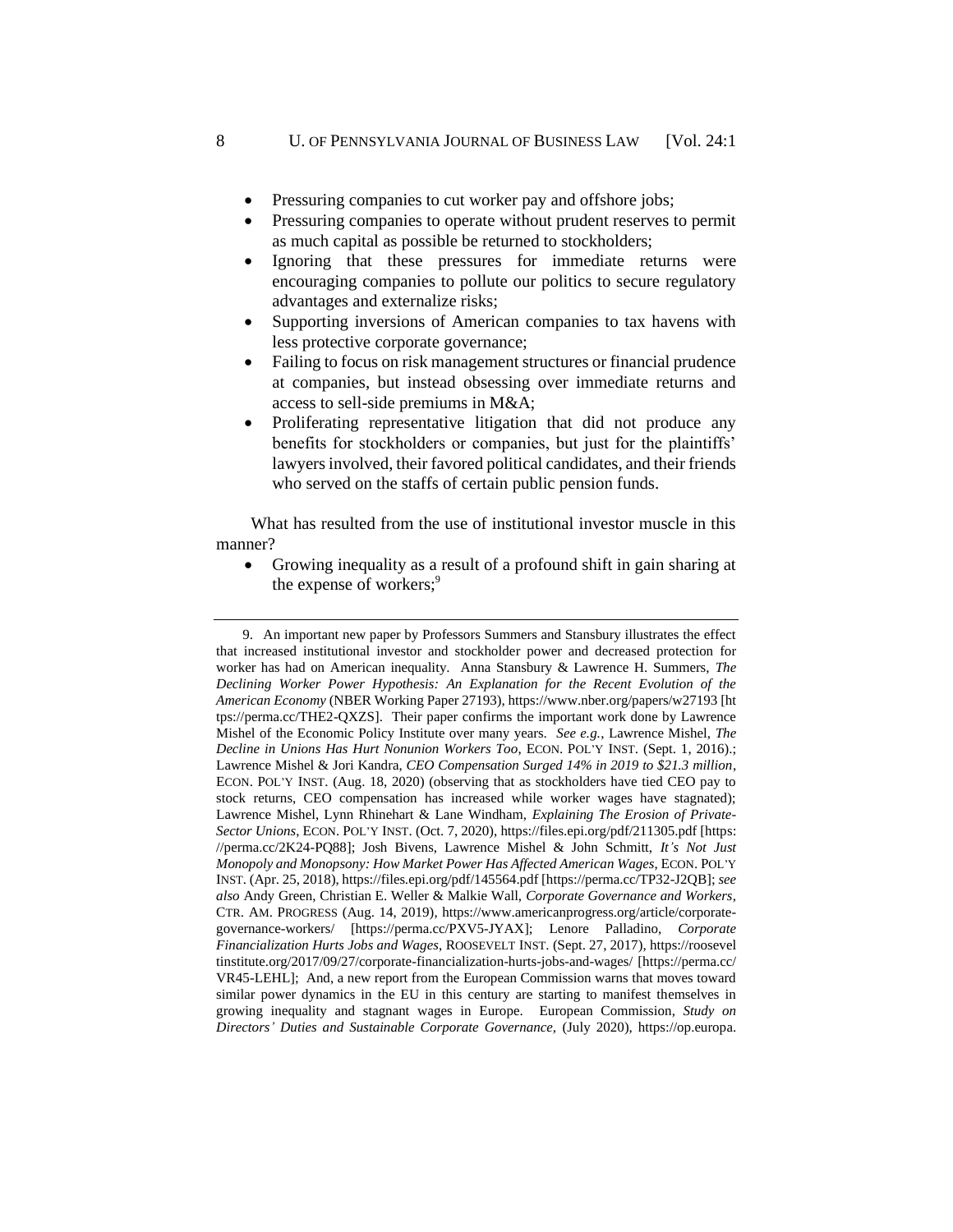#### 2021] STEWARDSHIP 2021 9

- Resulting economic insecurity and opportunities to exploit this insecurity through divisive and immoral racial and ethnic appeals;
- Exacerbating, not closing, the racial inequality gap because black people only gained labor rights recently and are more likely to be working and lower middle class;
- Corporate influence over regulation and the political process generally grew, with the result that protections for stakeholders and the environment were eroded, and important developments like climate change were not addressed effectively;<sup>10</sup>
- The need to repeatedly bail out Wall Street and the financial sector, which has reaped the gains of excessive risk while shifting the costs to the American public;
- A corporate America that lacked resiliency in face of emergencies because of inadequate reserves, and supply chains built on the cheap rather than on the basis of quality and reliability, as illustrated by the need for companies to lay off workers so soon in the face of the pandemic despite ten years of recovery and a massive corporate tax cut and by our failure to produce needed supplies in a timely manner; and
- A wave of wasteful litigation that cost companies money that could have been more productively used to pay workers or invest in future  $growth.<sup>11</sup>$

To be fair, the institutional investor community now bemoans some of these realities. In recent years, important voices have emerged acknowledging that diversified, human investors need companies that produce sustainable wealth, respect the environment, and treat stakeholders

eu/en/publication-detail/-/publication/e47928a2-d20b-11ea-adf7-01aa75ed71a1/language-en [https://perma.cc/92Y5-5BVA].

<sup>10.</sup> John C. Coates, IV, *Corporate Speech & The First Amendment: History, Data and Implications*, 30 CONST. COMMENT. 223, 224 (arguing that corporate influence "risks the loss of a republican form of government" or as Coates terms it, "the risk of Russia"); *see also* Leo E. Strine, Jr., *Corporate Power Ratchet: The Courts' Role in Eroding "We the People's" Ability to Constrain Our Corporate Creations*, 51 HARV. C.R.-C.L. L. REV. 423 (2016).

<sup>11</sup>*.* Strine, *Who Bleeds When the Wolves Bite?, supra* not[e 3,](#page-2-0) 1912-13 (gathering sources showing that much of the litigation brought by institutional investors resulted in settlements of no meaningful value to investors); Quinn Curtis & John Morley, *Taking Exit Rights Seriously: Why Governance and Fee Litigation Don't Work in Mutual Funds*, 120 YALE L. J. 84, 117-18 (2010); Donald C. Langevoort, *Private Litigation To Enforce Fiduciary Duties in Mutual Funds: Derivative Suits, Disinterested Directors and the Ideology of Investor Sovereignty*, 83 WASH. U. L. Q. 1017, 1032 (2005); Eric D. Roiter, *Disentangling Mutual Fund Governance from Corporate Governance*, 6 HARV. BUS. L. REV. 1, 13-17 (2016).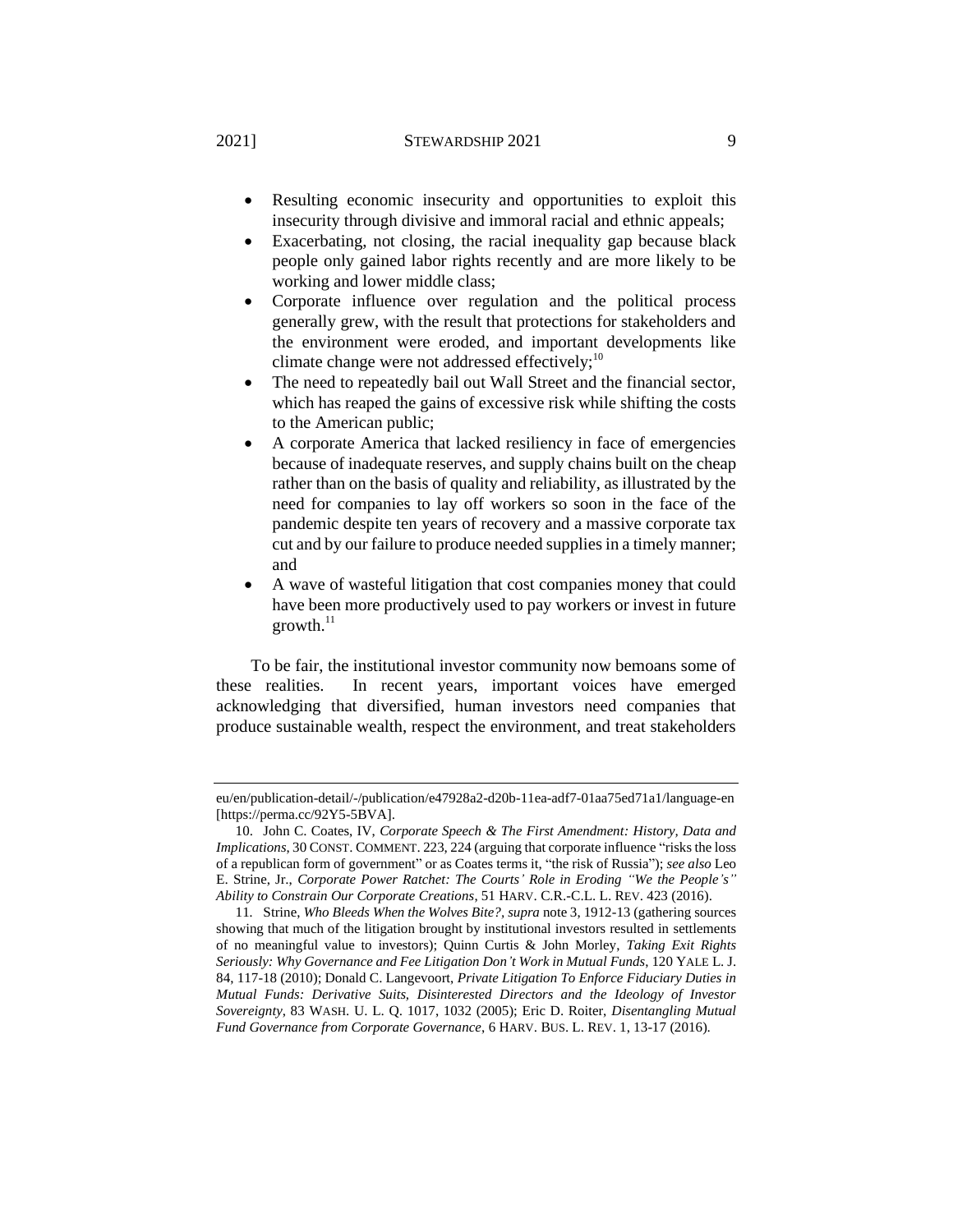well,<sup>12</sup> and institutional investors have started to echo them.<sup>13</sup> Human

And the BRT issued a revised statement on corporate governance moving in this direction in 2019. *Statement on Corporate Purpose*, BUS. ROUNDTABLE (Aug. 19, 2019), https://opport unity.businessroundtable.org/wpcontent/uploads/2020/03/BRT-Statement-on-the-Purpose-of -a-Corporation-with-Signatures.pdf [https://perma.cc/UL4B-Q2AB]. Likewise, other thought leaders have called for corporate governance reform to require corporations to give more weight to sustainable, ethical growth and more consideration to corporate stakeholders, like workers, and not just stockholders. *See, e.g*. Marc Benioff, We Need a New Capitalism, N.Y. TIMES, (Oct. 14, 2019), https://www.nytimes.com/2019/10/14/opinion/benioff-salesfor ce-capitalism.html [https://perma.cc/NTB7-Y2J9]; Lynn Stout, THE SHAREHOLDER VALUE MYTH (2012); Lenore Palladino, *The Economic Argument for Stakeholder Corporations*, ROOSEVELT INST., (June 2019), https://rooseveltinstitute.org/publications/economic-argume nt-for-stakeholder-corporations/ [https://perma.cc/8M33-F4NU]; Judith F. Samuelson, *Did the Business Roundtable Sound the Death Knell for Shareholder Primary?*, ASPEN INST., (Aug. 26, 2019), https://www.aspeninstitute.org/blog-posts/didthe-business-roundtable-soun d-the-death-knell-for-shareholder-primacy/ [https://perma.cc/89Q3-JCNX]; COLIN MAYER, PROSPERITY: BETTER BUSINESS MAKES THE GREATER GOOD (2018); FREDRICK H. ALEXANDER, BENEFIT CORPORATION LAW AND GOVERNANCE (2017).

13. Larry Fink, *A Sense of Purpose: Larry Fink's 2018 Letter to CEOs*, BLACKROCK, https://www.BlackRock.com/corporate/investor-relations/2018-larry-fink-ceo-letter [https:// perma.cc/682M-BMCT] ("To prosper over time, every company must not only deliver financial performance, but also show how it makes a positive contribution to society."); John

<sup>12.</sup> The Business and Society program at the Aspen Institute and B Lab have been in the vanguard of this movement and, of course, Marty Lipton has long been a full-throated voice for stakeholder governance. *See American Prosperity Project: A Nonpartisan Framework for Long-Term Growth*, ASPEN INST. (Dec. 2016), https://assets.aspeninstitute.org/content/uploa ds/2017/01/American-Prosperity-Project\_Policy-Framework\_FINAL-1.3.17.pdf?\_ga=2.171 024224.1135763021.1603475164-1326506324.1603475164 [https://perma.cc/543R-AEDR] ; *Overcoming Short-Termism: A Call for a More Responsible Approach to Investment and Business Management*, ASPEN INST. (Sept. 9, 2009), https://assets.aspeninstitute.org/content /uploads/files/content/docs/pubs/overcome\_short\_state0909\_0.pdf?\_ga=2.109117125.11357 63021.1603475164-1326506324.1603475164 [https://perma.cc/UH9F-8Z4P]; Frederick Alexander, et. al., *From Shareholder Primacy to Stakeholder Capitalism: A Policy Agenda for Systems Change*, B Lab (Sept. 7, 2020), https://bcorporation.net/stakeholder-capitalism [https://perma.cc/8KYX-4ZC2]; Martin Lipton, *Takeover Bids in the Target's Boardroom*, 35 BUS. LAW. 101 (1979). For instance, Senator Warren's Accountable Capitalism Act would essentially require that every American business with over \$1 billion in sales become like a Delaware public benefit corporation and have a duty to "manage or direct the business and affairs of the . . . corporation in a manner that seeks to create a general public benefit and balances the pecuniary interests of the shareholders of the . . . corporation with the best interests of persons that are materially affected by the conduct of the . . . corporation." Accountable Capitalism Act, S.3348 (115<sup>th</sup> Cong.), https://www.congress.gov/bill/115thcongress/senate-bill/3348 [https://perma.cc/7UZN-PNF9]; *see also* 8 Del. C. § 365

The board of directors [of a Delaware public benefit corporation] shall manage or direct the business and affairs of the public benefit corporation in a manner that balances the pecuniary interests of the stockholders, the best interests of those materially affected by the corporation's conduct, and the specific public benefit or public benefits identified in its certificate of incorporation.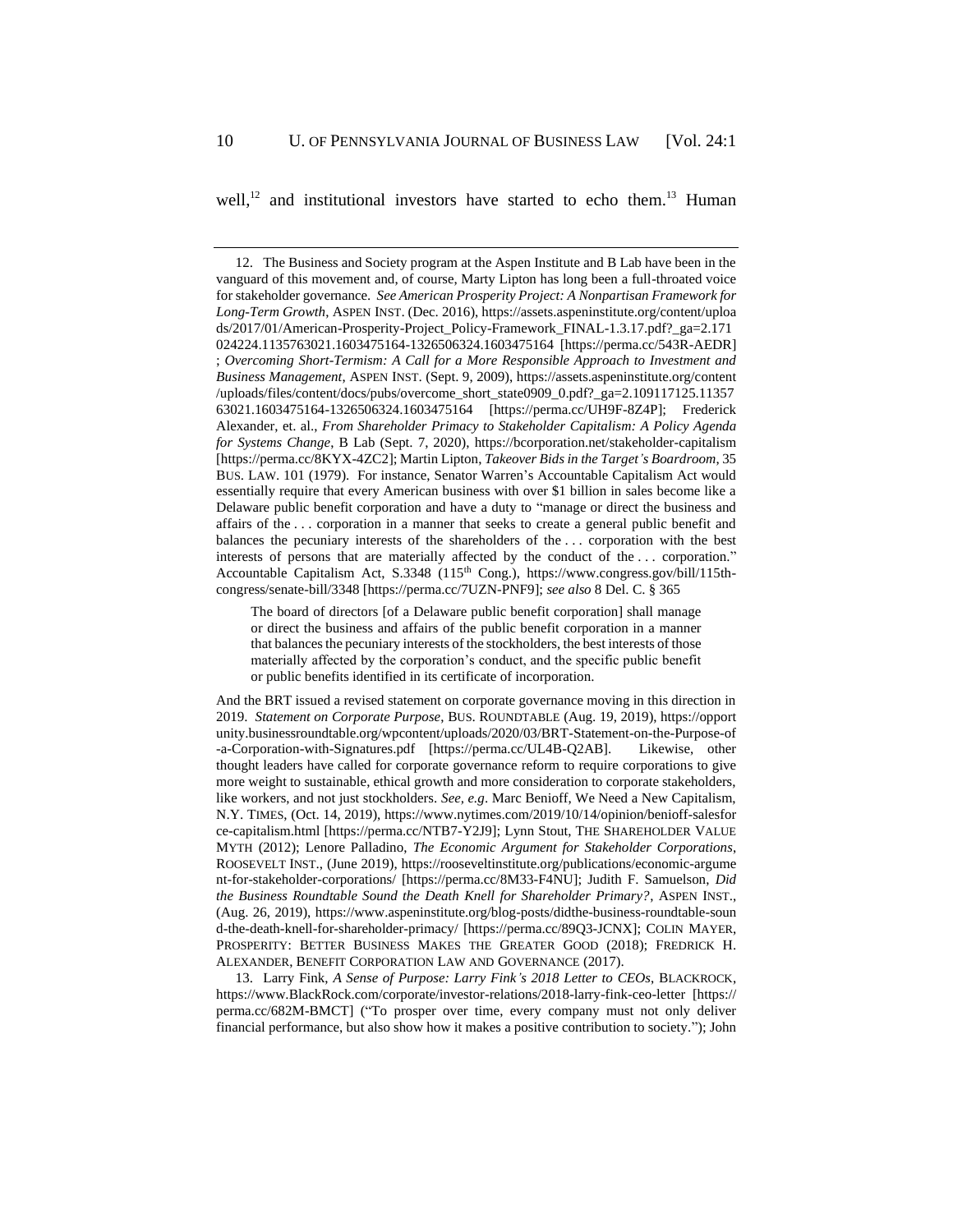investors themselves are becoming more long-term oriented and rational, and gravitating toward index funds.<sup>14</sup> Admirably, some, like State Street, are even stepping up to constrain corporate political spending that is often at odds with the interests of stakeholders, $15$  and to vote for reasonable forum selection provisions to constrain rent-seeking by the plaintiffs' bar.<sup>16</sup> And grudgingly, the reality that most American investors depend on quality jobs for their ability to invest is being acknowledged, and with the events of this year shining a light on racial inequality that they cannot blind themselves  $\mathrm{to}^{17}$  these institutions are now voicing a concern not just about gender inclusion, but finally also admitting the need to address how our nation has mistreated black people.<sup>18</sup> But there is a problem. Most of this rhetoric

C. Bogle, *Bogle Sounds a Warning on Index Funds*, WALL ST. J. (Nov. 29, 2018); State Street Institution U.S. Equity Fund, Prospectus, (Jan. 31, 2018), https://www.sec.gov/Archives/edg ar/data/0001040061/000119312518028506/d533731d497.htm [https://perma.cc/6KRT-DDP D] ("Well-developed environmental and social management systems generate efficiencies and enhance productivity, both of which impact shareholder value in the long-term."); Vanguard, *Policies and Guidelines Environmental and Social Matters* (2018), https://web.ar chive.org/web/20180224173653/https://about.vanguard.com/investment-stewardship/policie s-and-guidelines/ ("[W]e believe our approach strikes the appropriate balance between corporate responsibility and our fiduciary obligations.").

<sup>14</sup>*. See, e.g.*, John C. Coates, IV, *The Future of Corporate Governance Part I: The Problem of Twelve* (Working Paper, Mar. 14, 2019), https://papers.ssrn.com/sol3/papers.cfm ?abstract\_id=3247337 [https://perma.cc/DR2J-B8RS]; Lucian A. Bebchuk & Scott Hirst, *The Specter of the Giant Three*, 99 B.U. L. REV. 721,727 (2019) (documenting the growth of index funds and their rising popularity with investors).

<sup>15.</sup> Bruce Freed & Dan Carroll, *Mutual Fund Support for Corporate Political Disclosure Continues Steady Rise*, CTR. POL. ACCOUNTABILITY (Dec. 17, 2019) ("Going against this trend were the Big Three institutional investors – BlackRock, Vanguard and Fidelity – which continued to oppose the Center's political disclosure resolution. In contrast, the other institutional investor behemoth, State Street, increased its support over last year.").

<sup>16</sup>*. See Proposed ISS Benchmark Policy Changes for 2021*, INST. S'HOLDER SERV'S, https://www.issgovernance.com/file/policy/proposed-benchmark-policy-changes-2021.pdf [ https://perma.cc/4PT2-AZXV] (proposing to modify ISS's guidelines to generally recommend approval of forum selection clauses in corporate bylaws).

<sup>17.</sup> For an excellent overview of how the coronavirus pandemic has further exposed our economy's severe racial inequality, *see* Elise Gould & Valerie Wilson, *Black Works Face Two of the Most Lethal Preexisting Conditions—Racism and Economic Inequality*, ECON. POL'Y INST. (June 1, 2020), https://www.epi.org/publication/black-workers-covid [https://pe rma.cc/V7LA-RXQE].

<sup>18</sup>*. See, e.g.*, Blackrock, *Our Actions to Advance Racial Equity and Inclusion* (June 22, 2020), https://www.blackrock.com/corporate/about-us/social-impact/advancing-racial-equity [https://perma.cc/6VRZ-F8J9]

While we are still refining our efforts and goals, our focus is on . . . [p]romoting workforce and leadership diversity by engaging with and seeking reporting by the companies in which we invest. . . . We also will continue to emphasize the importance of diversity in the board room, considering personal characteristics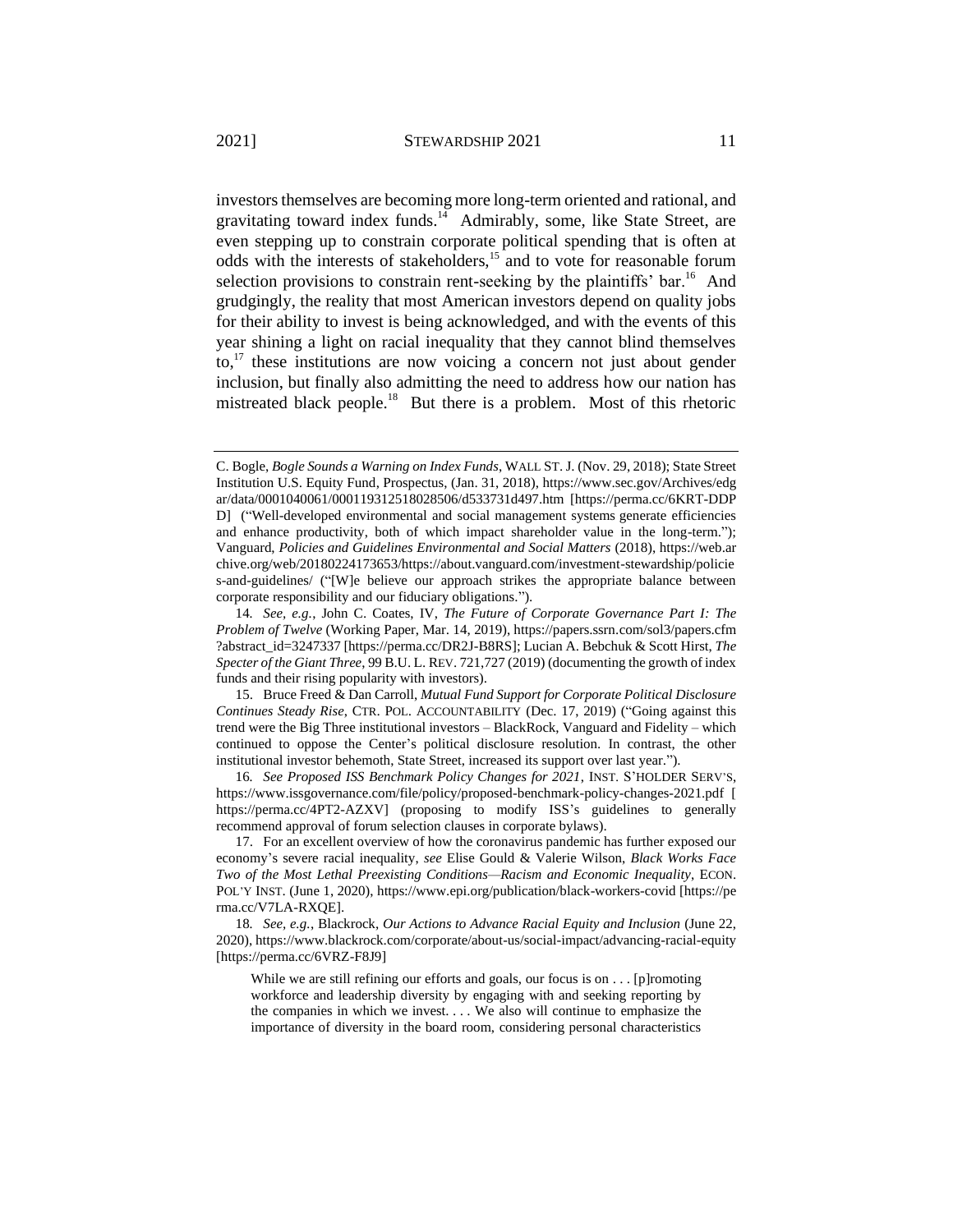remains that, rhetoric, and even more, most of it is directed at companies, and does not involve self-reflection.

Most of all, it does not yet involve acknowledging that money managers' success in making American public companies playthings of the stock market was a substantial cause of these suboptimal outcomes for our nation and its citizens.

## II. THE REASONS WHY THE GOVERNMENT MUST PLAY A ROLE

We are thus at a moment too common in our history. Substantial inequities have led to calls for action to provide greater fairness and opportunity for the many, in part by checking excesses of the privileged few. At these times, the privileged often say — our bad, sorry, we've got it now — leave it to us. For corporate scholars, the Merrick Dodd response.

But when a powerful interest has had generations to "get it," the public should be rightly skeptical. Had the interest gotten it, things would not be the way they are. And for realists, poor outcomes are not usually evidence that the privileged are bad people, but that the rules of the game are not well tailored, thus promoting movement toward the worst angels of our nature. Realists demand effective external constraints promoting socially responsible conduct. For corporate scholars, the Adolph Berle approach.

I am firmly of the good Adolph school and believe that we are in the current predicament because of our failure to remember the lessons of history and to address new phenomenon to ensure that they are not exploited to unbalance the New Deal/social democratic consensus that saved us from fascism and communism, and provided a sound framework for a fair market economy.<sup>19</sup> As applied to the institutional investor segment, there is even more reason to believe that government action to address new market dynamics and their effects on society are long overdue.

For starters, it is striking how much pressure there has been for government action to regulate public companies that make real products and deliver real services, $^{20}$  when the market checks on public companies are so

like gender, as well as race and ethnicity, in addition to professional experience.

Saijel Kishen, *State Street to Press Companies on Boasting Racial Diversity*, BLOOMBERG (Aug. 27, 2020), https://www.bloomberg.com/news/articles/2020-08-27/state-street-to-presscompanies-on-boosting-racial-diversity [https://perma.cc/X45T-NXGJ].

<sup>19.</sup> Leo E. Strine, Jr., *Made for this Moment: The Enduring Relevance of Adolf Berle's Belief in a Global New Deal*, 42 SEATTLE U. L. REV. 267 (2019).

<sup>20.</sup> Consider, for example, the provisions of Sarbanes-Oxley, Pub. L. 107-204, 116 Stat. 745 (July 30, 2002), and Dodd-Frank, Pub. L. 111-203, 124 Stat. 1376 (July 21, 2010), almost all of which addressed operating companies, without addressing in any meaningful way the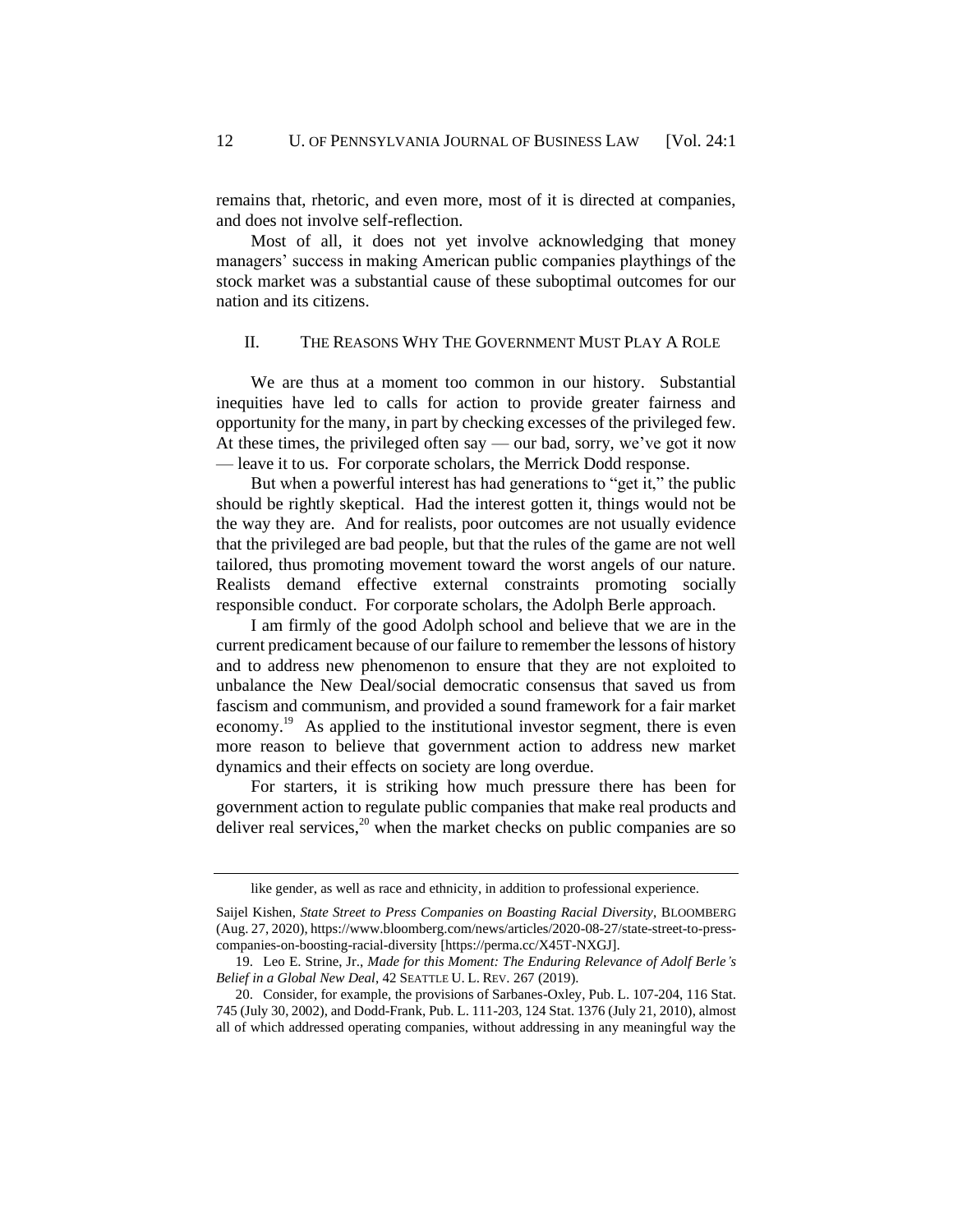much more substantial than those faced by institutional investors. Distinguished friends of mine like Lucian Bebchuk have long bemoaned that there are not enough proxy contests, hostile takeover attempts, and derivative suits against public company boards. For that reason, they have argued that government should change the rules of the game to facilitate direct democracy at public companies, incent CEOs to manage to the market, require certain board committees, and other important measures — such as disclosure policies — to channel corporate behavior in the direction they favor.<sup>21</sup> They do so because they argue that the old Wall Street rule — exit to another company in the Russell 3000 — or the potent tools stockholders have under state law, are not enough. No, much more must always be done to check the excessive "agency costs" of public company managers and directors.

But, for some reason, these manage to the market advocates never apply the same thinking to institutional investors. For workers lucky enough to have a pension, they have no rights to replace their trustees or exit, they must depend on the prudence of their trustees, and suits against such trustees are far less common than suits against public companies. For 401(k) workerinvestors, the Wall Street rule is far less helpful, because they are stuck with moving from one fund to another in the fund families chosen by their employer and their money is stuck in until age 60. Mutual fund proxy fights and derivative suits are rarer than sashimi. Furthermore, the existing governmental regime is much more outdated than the Delaware General Corporation Law or even the federal securities laws, and involve at best an adequate 1970's-relevant governance regime confronting an industry that has grown in complexity and sophistication far more rapidly than almost any segment of the economy, except perhaps tech, since that time.

Key developments — such as intermediaries like charities, university endowments, and pension funds putting the public at risk by investing in opaque hedge funds without track record information or knowing what special deals are being cut with more favored investors — the rise of synthetics and derivatives and their important effects — the changes in how corporations use debt capital and their implications for the relative voice of

institutional investors whose pressures inflated the balloon of bubble capitalism.

<sup>21.</sup> Leo E. Strine, Jr., *Can We Do Better By Ordinary Investors? A Pragmatic Reaction To The Dueling Ideological Mythologists Of Corporate Law*, 114 COLUM. L.REV. 449 (2014); Leo E. Strine, Jr., *Toward a True Corporate Republic: A Traditionalist Response to Bebchuk's Solution for Improving Corporate America*, 119 HARV. L. REV. 1759 (2006) (both discussing Professor Bebchuk's support for direct democracy at American corporations, and his view that stockholders have too little influence); *see also generally*, Lucian A. Bebchuk, *The Myth That Insulating Boards Serves Long-Term Value*, 113 COLUM. L. REV. 1637 (2013); Lucian A. Bebchuk, *The Case for Increasing Shareholder Power*, 118 HARV. L. REV. 833 (2005).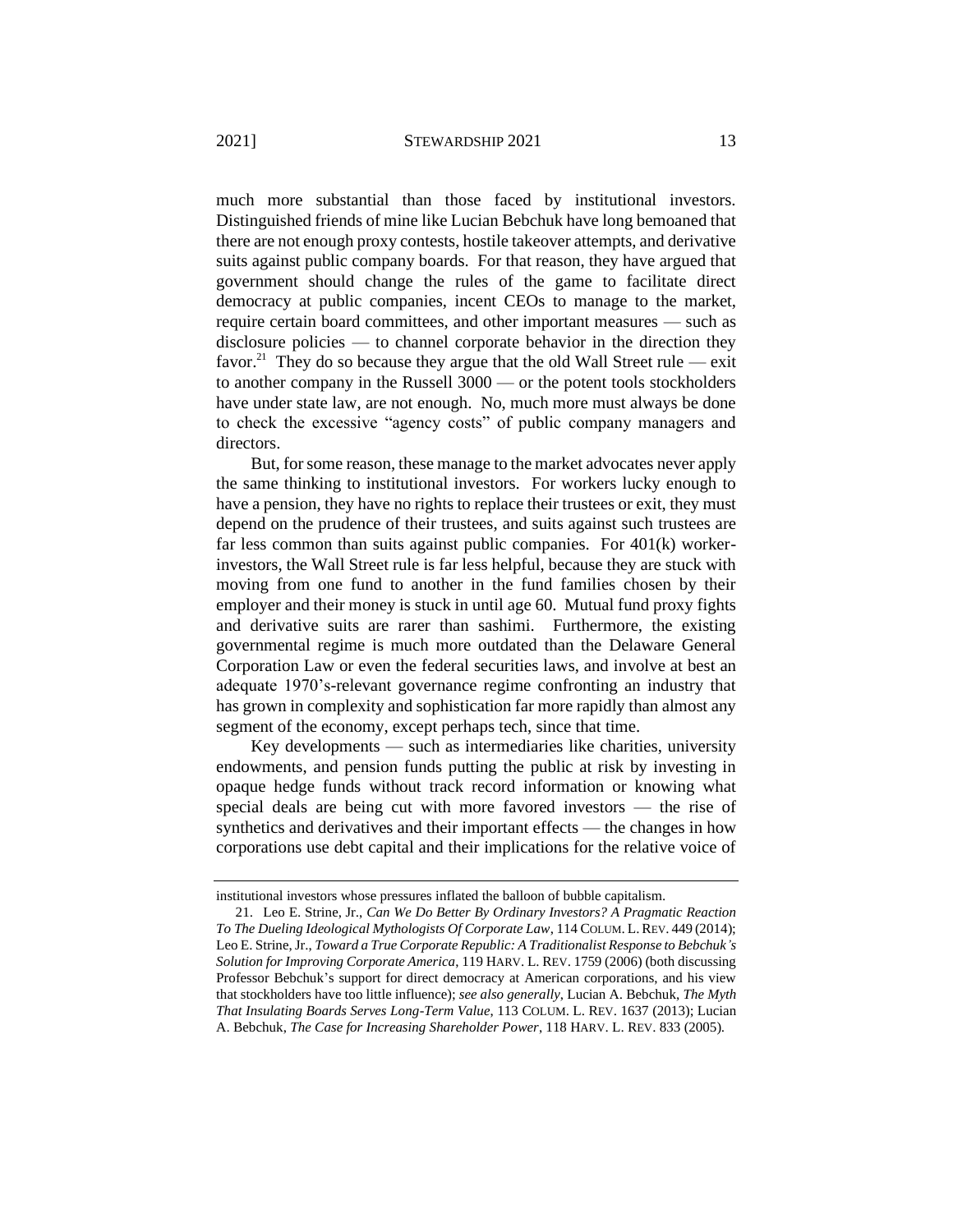equity and debt capital — the interaction of demands for mutual funds to act as stewards and the cost constraints they are under to compete with each other — the payment of money managers on horizons that do not match that of their underlying investors — have not been factored adequately into regulatory action. On many fronts, no action has been taken at all. On others, it has been done with a blinkered view of the full implications.

The overall effect of this inaction is clear: virtually all institutional investor sectors have pushed management to the market policies. The sectors combine to pressure public companies to favor immediate returns to stockholders as the first priority of corporate governance, to push corporations to minimize reserves, restrict worker pay, offshore and cut jobs, take on more risk, and to be open at all times to sale. In response, corporations have done all these things, and have also acted on the political process to make it easier for them to please stockholders, by externalizing risk to society and other stakeholders. Corporations have used treasury funds and other resources to seat candidates and to lobby for policies that undercut unions, wages, climate change response, consumer protection, and help industries externalize their costs to society.

The bottom line is when one arrow goes way up — stockholder power — and one other goes way down — stakeholder voice and power, in particular that of workers — the more powerful interest wins. This has been vividly illustrated in the returns to stockholders and those paid to serve them — top executives whose pay is tied to total stock return — in comparison to American workers. This is not about the pie not growing. There has been plenty o' new pie. It is about the have's taking a much bigger share of the pie.

Similar power imbalances have resulted in the failure to address climate change, opioids, financial risk-taking by the banking sector, the anticompetitive effects of big tech, and shifts in risk from the wealthy investor class and the companies that caused these externalities to the public, in the form of recessions, unemployment, huge bailouts, and public health and consumer harm. The overall cost of these externalities is a drag on overall economic efficiency, a cost borne by real working investors who own the whole economy.

That this phenomenon involves hurting the economic interests of pension and 401k investors — who depend on quality jobs for their wealth and ability to save for retirement, are dependent on the whole economy, and who pay for externalities as taxpayers, air breathers and water drinkers, and consumers — has for far too long been ignored by institutional investors.<sup>22</sup>

<sup>22.</sup> In a prior paper, I gathered the economic evidence that shows how much Americans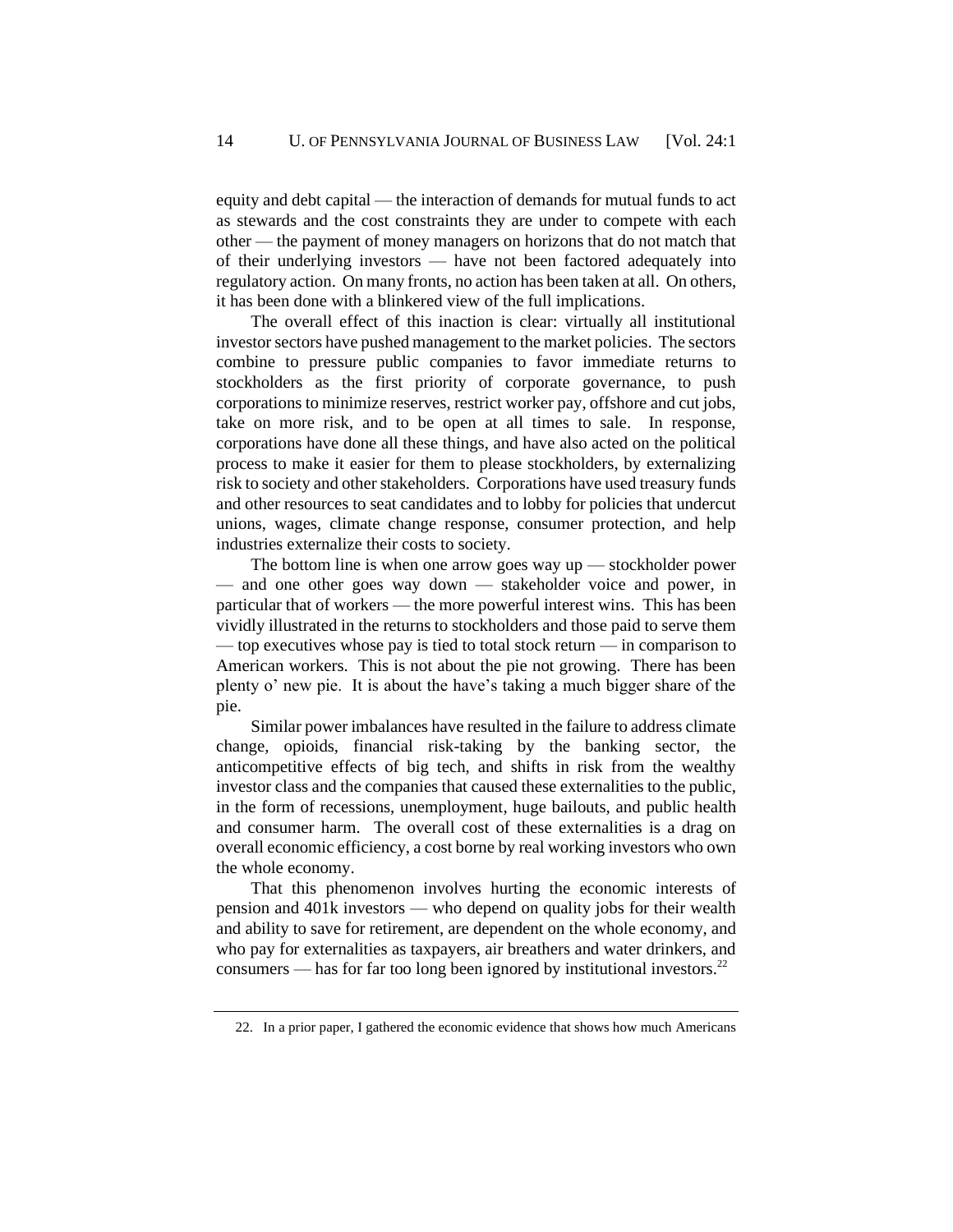Their recent recognition of what their human investors actually need is welcome but remains blinkered. Rather than accept responsibility for themselves, they continue to mostly externalize responsibility by urging public companies to do better to protect stakeholders and the environment.

But, that is not stewardship in its fullest sense. That is shirking.

What stewardship involves is accepting your own fiduciary responsibility to align your behavior with the legitimate interests of those you are charged with protecting.

It's good to call on companies to address climate change. But can they do so unless you show, not by words, but deeds that you support them in doing so?

It's useful to call on companies to address racial inequality and growing economic insecurity. But can they do so unless you recognize that the best way for companies to help close these gaps is to pay their workers more, because this will disproportionately benefit black people and all suffering economic insecurity? If you do not support companies in giving fair wage increases and putting worker well-being first in recessions, how can companies do so?

It's helpful to call for more equality and diversity at companies, but do you mean it? Was the failure to consider racial diversity until the murder of George Floyd a signal that the prior focus on just gender diversity was a marketing strategy? And are you going to follow up and actually focus on racial equality in reality or just in words?

It's understandable that you react when there is an environmental catastrophe, such as an oil spill, a consumer injury, such as opioids or a data breach, that hits the stock price hard and causes public outrage, but do you use your voting power to focus on whether companies have effective risk management structures at both the management and board level? Or do you just pressure them to manage to the market and then opportunistically complain when something goes wrong, so that you are not exposed to criticism for supporting industry policies that put stockholders' demand for immediate returns over fairness to society?

Do you call for woke company policies but abdicate in considering whether companies are using investors' money to elect candidates and lobby for policies that undercut causes like racial fairness, worker fair pay and safety, and environmental responsibility?

depend on their access to a good job and wages for their wealth. *See* Leo E. Strine, Jr., *Who Bleeds When the Wolves Bite? supra* note [3,](#page-2-0) at 1876-1882 (2017). In that same piece, I also cited evidence that black Americans were far less likely to have retirement savings and when they had them, they were at much lower levels than white Americans. Strine*, Who Bleeds When the Wolves Bite?*, *supra* note 3, at 1882.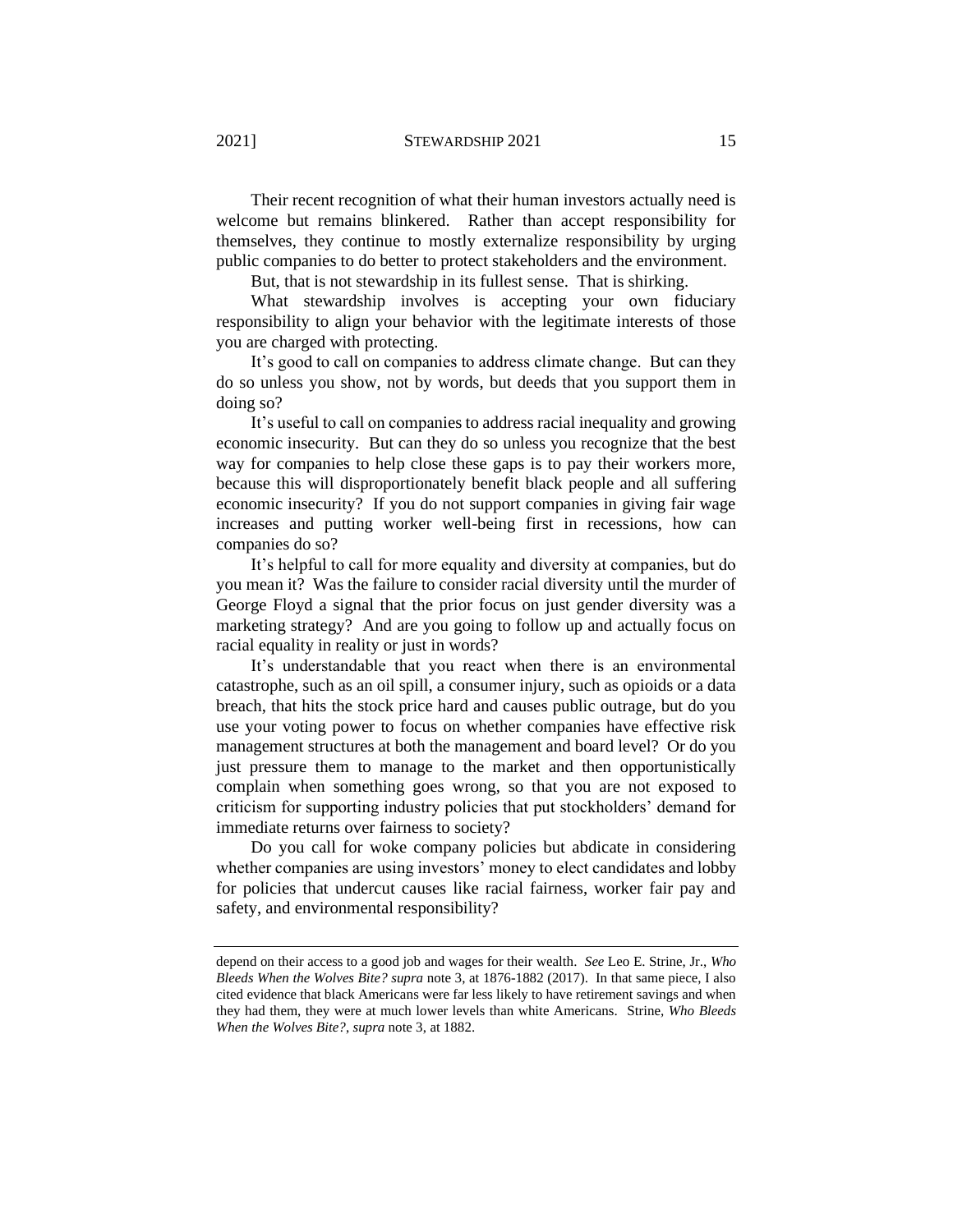Put bluntly, there is a large gap between what even high-minded institutions are asking of companies and what they are asking of themselves. Ultimately public companies cannot treat their workers, consumers, taxpayers, communities, and the environment more fairly than their investors will support. $^{23}$  If investors talk woke in public, but obsess over TSR and buybacks in private meetings and in voting their shares, TSR and buybacks will win out.

For these and other reasons I don't have time to discuss, effective stewardship must involve government regulation that requires all institutional investors with power in our society to use it responsibly. This is also essential to help those trying to do it right become the industry standard, because it will prevent them from continuing to be undercut by competitors who use their own failure to be good stewards as a chance to compete on cut rate pricing and short-term returns.

### III. INSTITUTIONAL INVESTOR REFORM: AN ESSENTIAL BUT NOT SUFFICIENT CONDITION OF A 21<sup>ST</sup> CENTURY NEW DEAL

Before setting forth what reforms might foster greater stewardship and positive social impact by institutional investors, I underscore the obvious. Institutional investor reform alone cannot restore fairness to our economy. Reforms to increase the wages and voice of labor, protect consumers, tackle climate change, and invest in basic research and infrastructure are indispensable, as are moves to make the rights of workers and the protection of the environment central to the international trading regime. $24$  And of course, companies themselves, and large private companies, must be required to give greater consideration to sustainable growth, fair treatment of workers and other stakeholders, and environmental responsibility. But although stewardship-promoting regulation of institutional investors alone is not adequate, it is essential.

Unless the powerful interests that control the voting of public companies are required to align their conduct with the needs of the human

<sup>23.</sup> Rebecca Henderson, *What Would It Take To Get Businesses To Focus Less on Shareholder Value?* HARV. BUS. REV. (Aug. 21, 2018), https://hbr.org/2018/08/what-wouldit-take-to-get-businesses-to-focus-less-on-shareholder-value [https://perma.cc/32QT-FPEJ] (noting that it is not corporate law, but the power dynamics and stock market pressure under which public companies operate that make it difficult for them not to focus on immediate returns to stockholders as the priority, rather than more responsible, sustainable approaches to long-term growth).

<sup>24.</sup> For my own ideas along these lines, *see* Leo E. Strine, Jr., *Toward Fair and Sustainable Capitalism*, ROOSEVELT INSTITUTE (Aug. 2020), https://rooseveltinstitute.org/p ublications/toward-fair-and-sustainable-capitalism/ [https://perma.cc/62EC-Q246].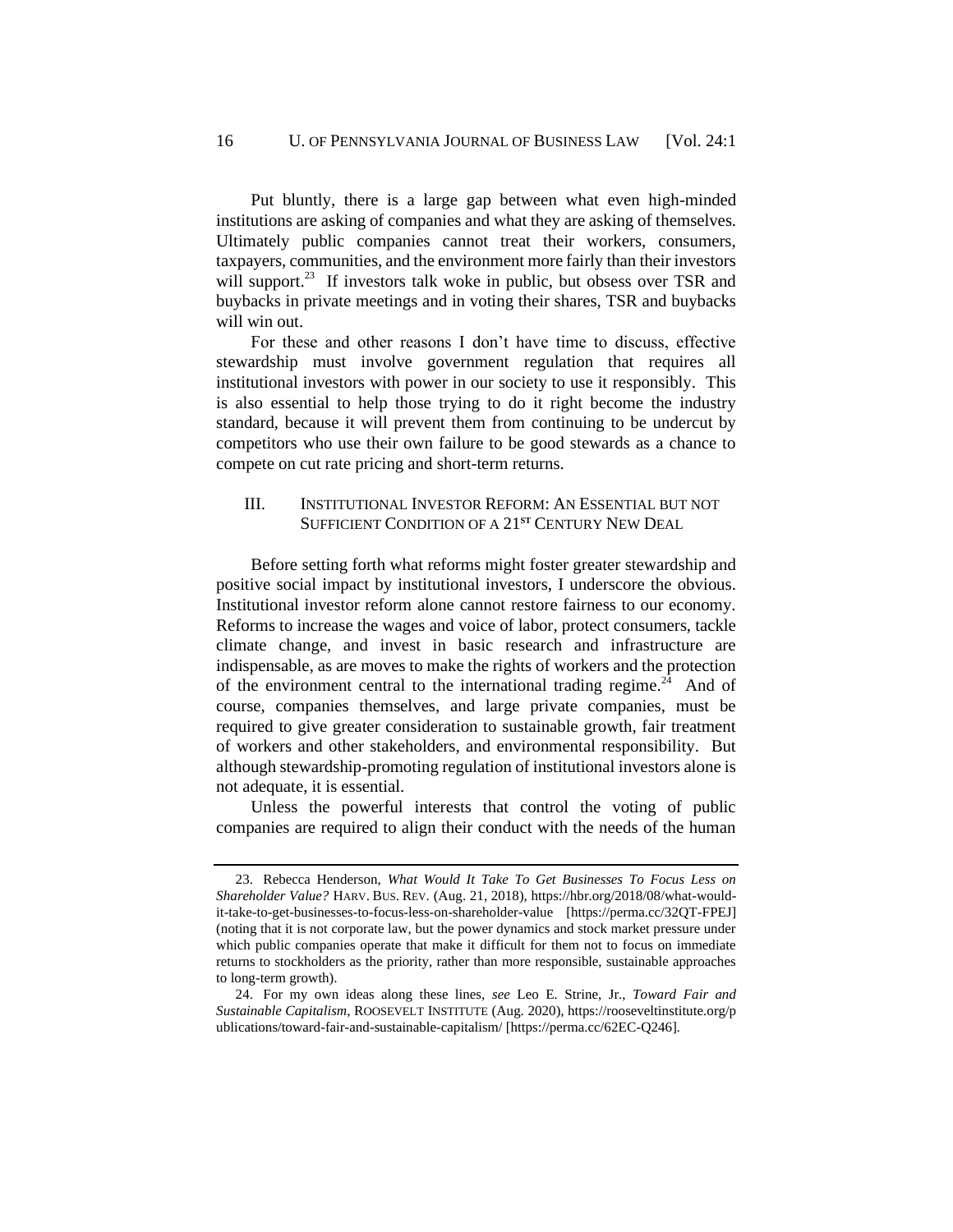beings they serve, public companies and our economy will not be able to do so. Pretending otherwise is naïve and injurious to economic security and fairness.

For that reason, any 21st Century New Deal must include bold action to update the regulatory structure within which institutional investors operate. That involves requiring all the key sectors — mutual funds, pension funds, and hedge funds — to accept their responsibility as faithful fiduciaries, or in the parlance of this conference, as good stewards. And it involves a variety of techniques, such as requirements for institutional investors to align their use of power with the interests of their human clients and society, and to make fairer disclosure about their behavior and interests.

Key steps to encourage more alignment toward sustainable returns, fair treatment of workers, and environmental responsibility should include:

- Requiring institutional investors to consider—as part of the fiduciary duties they owe to their clients—their ultimate beneficiaries' investment objectives and horizons, such as saving for retirement or education, and require institutional investors to consider their ultimate beneficiaries' economic and human interest in having companies create quality jobs and act responsibly toward their consumers and the environment as part of their decisionmaking process.
- Specifically, institutional investors who take human investors' money, including mutual funds and pension funds, should be required to consider the investment objectives and horizons of their ultimate beneficiaries, such as saving for retirement, saving for their children's education, or investing in a socially responsible manner, when making voting and other stewardship decisions. Specific obligations would be imposed on index and pension funds to consider their investors' interests in sustainable, long-term growth and the diversified nature of their portfolios.<sup>25</sup> In particular, that would require index funds and other funds that hold a broad swath of the economy, to recognize their fiduciary duty to support governance policies that foster overall economic growth and minimize externalities, thus fostering the most sustainable portfolio

<sup>25.</sup> This would, for example, have the effect of promoting voting on key issues — such as a public company's desire to become a public benefit corporation — that aligns the interests of investors in sustainable wealth creation with company-level corporate governance that does the same thing. And by these means, the relative influence of those institutional investors, such as index funds, pension funds, and socially responsible funds, will grow, providing for more balance and a greater focus on responsible, durable wealth creation than is currently the case.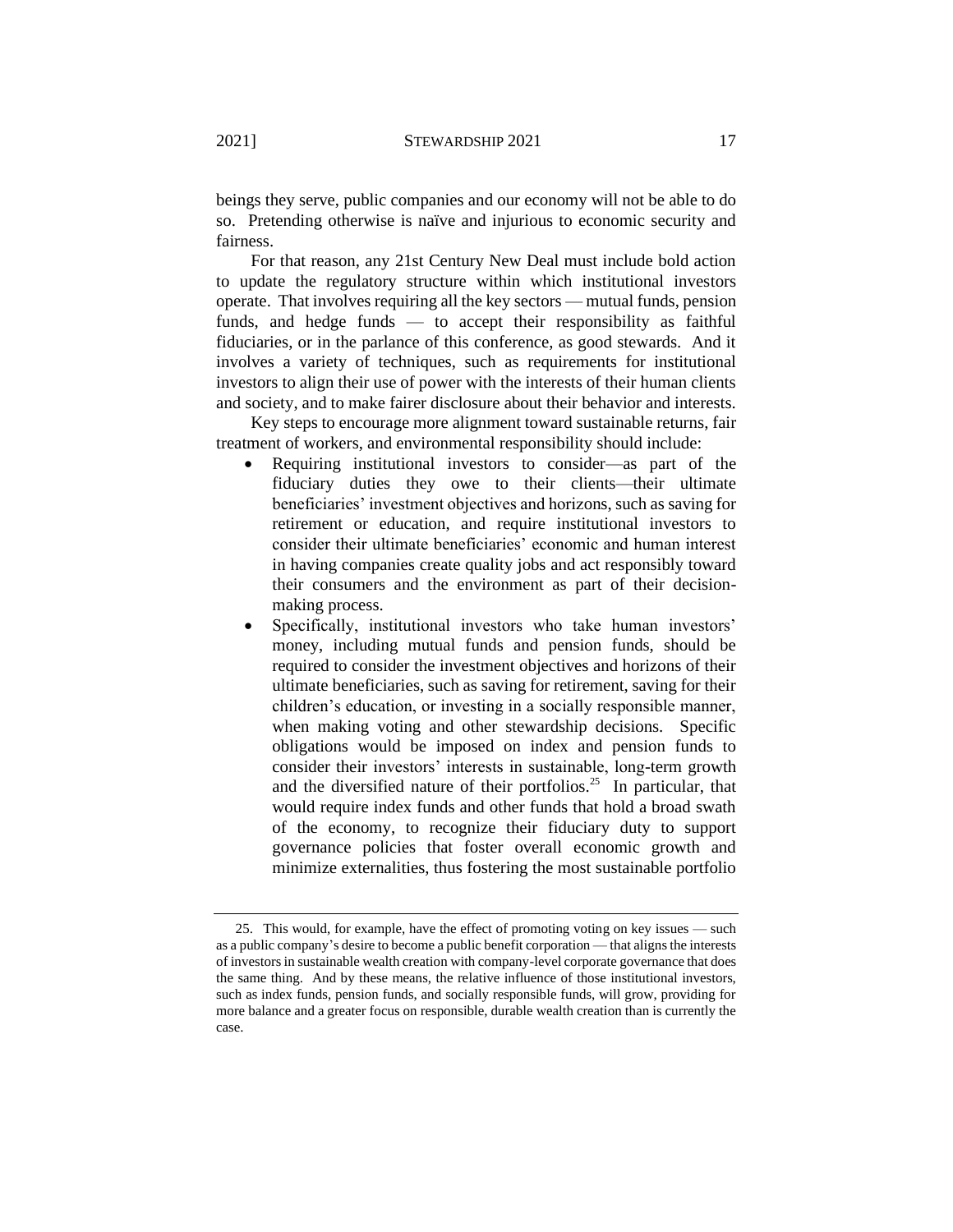and overall wealth creation for their investors.<sup>26</sup>

- Prohibiting institutional investors from relying on proxy advisory firms unless the proxy advisor's recommendations are tailored to the fund's investment style and horizon. This would create incentives for proxy advisory firms to do better, and encourage them to develop voting recommendations and policies tailored to index investors, who depend on economy-wide, sustainable wealth creation.
- Requiring all institutional investors to consider their ultimate beneficiaries' overall economic and human welfare, in determining how to prudently invest their funds for sustainable, ethical portfolio growth. This plain authorization for all investment funds to consider EESG factors will eliminate any fear, heightened by the Trump Administration DOL's recent actions, that any institutional investor cannot take into account the moral and ethical factors that human investors can consider. Notably, the United Kingdom has already embraced the idea that institutional investors should factor in the real world effects of important EESG issues on their human investors into its stewardship policies, which were updated in 2020 to make this plain.<sup>27</sup>
- Requiring institutional investors to disclose how their voting policies and other stewardship practices ensure the faithful discharge of their new fiduciary duties and take into account information reported by large companies on employee, environmental, social, and governance matters. If we want operating companies to act in a sustainable and ethical fashion, then institutional investors must make consideration of key EESG issues a central factor in their approach to stewardship and their investors and the public deserve information to determine if they are doing so. This requirement should parallel new EESG disclosure obligations that should be imposed on all large companies, private or public, but be shorter in length and focused on how institutions factor these issues into their stewardship decisions.
- Requiring institutional investors to align their voting on corporate

<sup>26.</sup> *Cf*. Rebecca Henderson, *Shareholder Value in a Burning World*, PROJECT SYNDICATE (Oct. 1, 2020), https://www.project-syndicate.org/onpoint/shareholder-value-cor porations-and-climate-change-by-rebecca-henderson-2020-10?barrier=accesspaylog [https:// perma.cc/R5D3-ADNF] ("At the level of the entire economic system, there is no fundamental incompatibility between maximizing profits and addressing climate change. But there is a massive collective action problem . . . .").

<sup>27</sup>*. See* The UK FRC Stewardship Code 2020 available at https://www.frc.org.uk/getatta chment/5aae591d-d9d3-4cf4-814a-d14e156a1d87/Stewardship-Code\_Dec-19-Final-Correct ed.pdf [https://perma.cc/4CHW-V49S].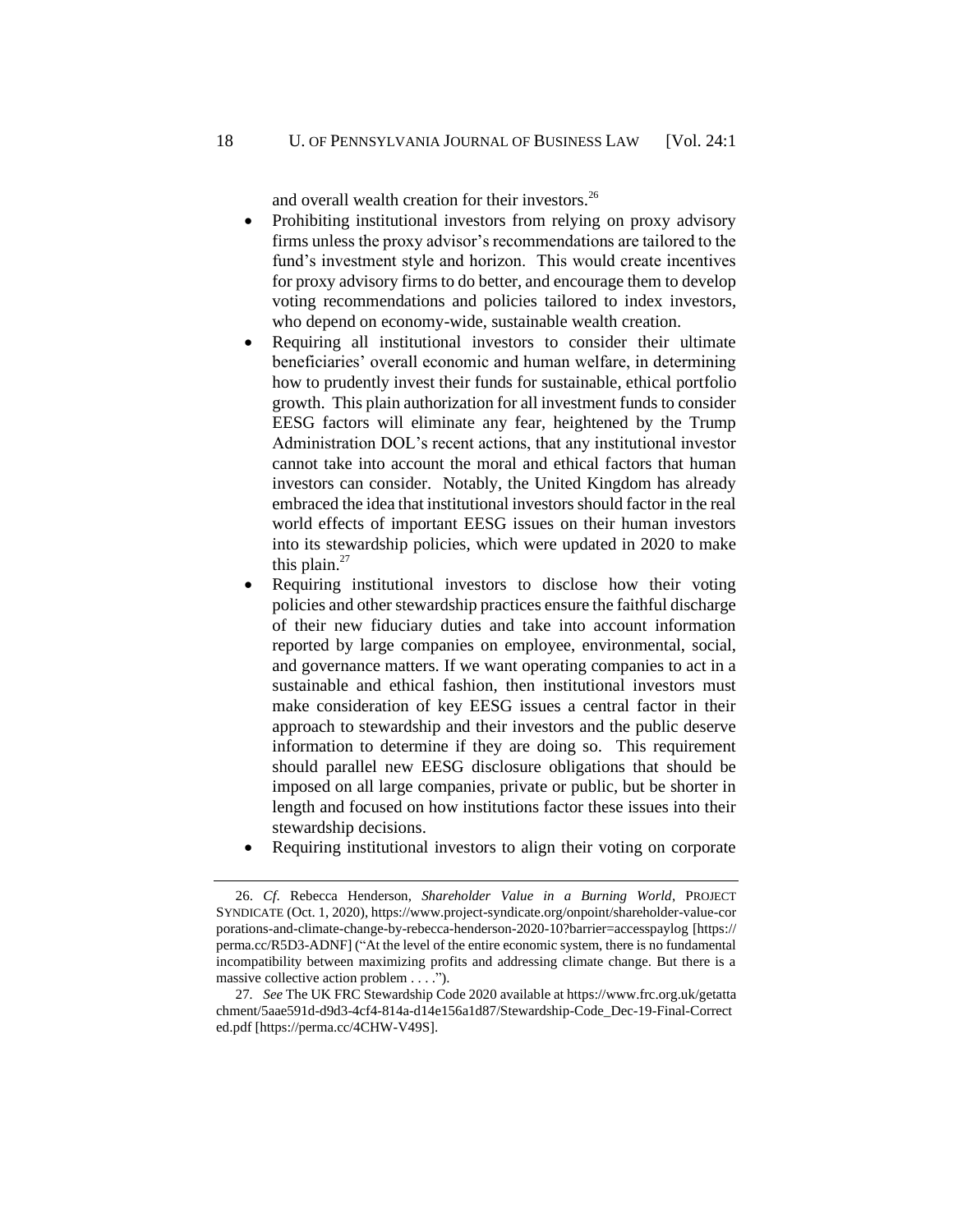governance policies, such as the frequency of say on pay votes, with their EESG policies and their own stewardship capacity: Currently, institutional investors support more votes on everything, even when they realize that they cannot focus on all of them. This is evidenced by annual SOP votes, where proxy advisors are the key determinants of outcomes, because there are too many votes for thoughtful consideration. Real stewardship demands ensuring that investors and society are not hurt by making companies spend scarce resources on votes that institutional investors cannot responsibly consider and by using votes on specific issues as a sideways tool to express discontent in a bad year, rather than to give reasoned input on the company's strategic approach.

- Requiring a certain level of stewardship by all institutional investors: My friends Professors Bebchuk and Lund are not wrong that the leading index funds do not have enough stewardship resources to adequately consider all the votes that occur. That is why fewer, more meaningful, votes should occur. But another problem must be addressed: the big index funds do way better than most. If we are going to encourage institutions to vote, then all of them must be expected to invest in stewardship, so that perverse pricing pressures do not inhibit stewardship. Absent a return to the Wall Street rule, an industry-wide expectation of stewardship is essential, so that those trying to do things right are not undercut by free-riders and the benefits of greater alignment are lost.
- Requiring investment funds invested in corporate debt securities to develop and act on stewardship policies to protect investors, reduce excessive corporate risk, and provide needed balance to our corporate governance system: In the last two generations, institutional investors managing equity funds have been pressured to use their voice, and this has manifested itself in a tilt toward stockholders at the expense of other stakeholders. Evidence exists that activism largely results in transfers of wealth from stakeholders like workers and debt holders to equity holders.<sup>28</sup> But most human

<span id="page-18-0"></span><sup>28.</sup> A few years ago, I pulled the then-extant evidence on this topic together. *See* Strine, *Who Bleeds When the Wolves Bite? supra* not[e 3,](#page-2-0) at 1870(citing scholarly studies coming to the conclusion that gains from activism to stockholders often involved shifts in wealth to stockholders from workers and creditors), and was also associated with a decline in research and development). For a reader interested in a balanced and accessible discussion of the literature, the following article by Professors Coffee and Palia remains essential. John C. Coffee, Jr. & Darius Palia, *The Wolf at the Door: The Impact of Hedge Fund Activism on Corporate Governance*, 41 J. CORP. L. 545 (2016).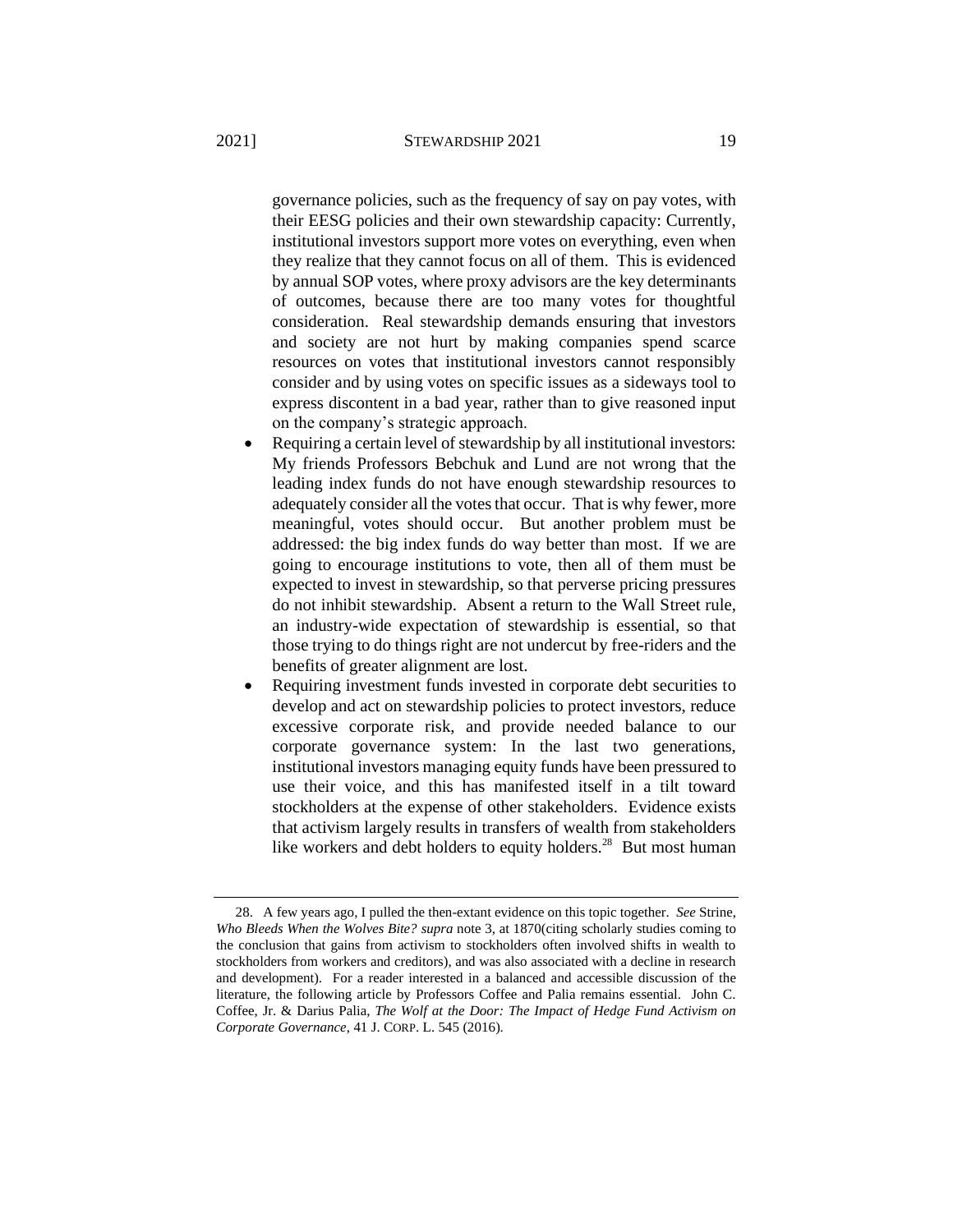investors do not just invest in equities, they also invest in debt, and especially in the years when they need their portfolio to pay for college for their kids or retirement for themselves. As we have encouraged equity investors to use their voice, we have not required funds holding debt securities to do the same, and to put in place stewardship policies that encourage systemic practices that discourage excessive leverage and risk in American corporations, and thus protect their investors and in the course of doing so also help American workers and communities who suffer harm from avoidable corporate insolvencies caused by risky balance sheet practices.

Requiring all corporate political spending be under plans approved by a super-majority of stockholders and that institutional investors align their voting on political spending with their EESG policies and ensure that companies do not invest in dark money political action committees, multi-candidate committees, or in the campaigns of candidates whose policy views are not consistent with the company's stated EESG commitments or the investors' own policies. One of the major reasons for the imbalance in power that now exists is that companies have been able to use their resources to act on the political process to externalize costs (such as of environmental compliance or worker safety) to society and stakeholders like workers, and to undermine regulatory protections for workers, consumers, and the environment. Institutional investors, with the exception of certain institutions, have abdicated on this important subject and must be forced to step up. Investors do not invest with institutional investors so that their capital can be deployed by public companies for political purposes.<sup>29</sup>

<sup>29.</sup> For a further discussion of my own perspective on these phenomenons, *see* Leo E. Strine, Jr., *Fiduciary Blind Spot: The Failure of Institutional Investors to Prevent the Illegitimate Use of Working Americans' Savings for Corporate Political Spending*, 97 WASH. U. L. REV. 1007 (2020); Leo E. Strine, Jr., *Corporate Power Ratchet: The Court's Role in Eroding "We The People's" Ability to Constrain Our Corporate Creations*, 51 HARV. C.R.- C.L. L. REV. 423 (2016). For a recent empirical report demonstrating the use by public companies to support candidates and committees whose values were inconsistent with stated company EESG policies, see *Conflicted Consequences*, CTR. POL. ACCOUNTABILITY (July 21, 2020), https://politicalaccountability.net/hifi/files/Conflicted-Consequences.pdf [https://p erma.cc/A5FM-M8BH]. Respected scholars have warned that the effect of individual companies and industries in wielding their wealth to bend regulatory policies to their wills is more likely to hamper overall economic growth and to reduce social welfare. John C. Coates IV, *Corporate Speech & The First Amendment: History, Data, and Implications*, 30 CONST. COMMENT. 223 (2015); Rebecca Henderson and Karthik Ramanna, *Do Managers Have A Role to Play in Sustaining The Institutions of Capitalism?*, 4, 7-14, BROOKINGS INSTITUTION, (Feb.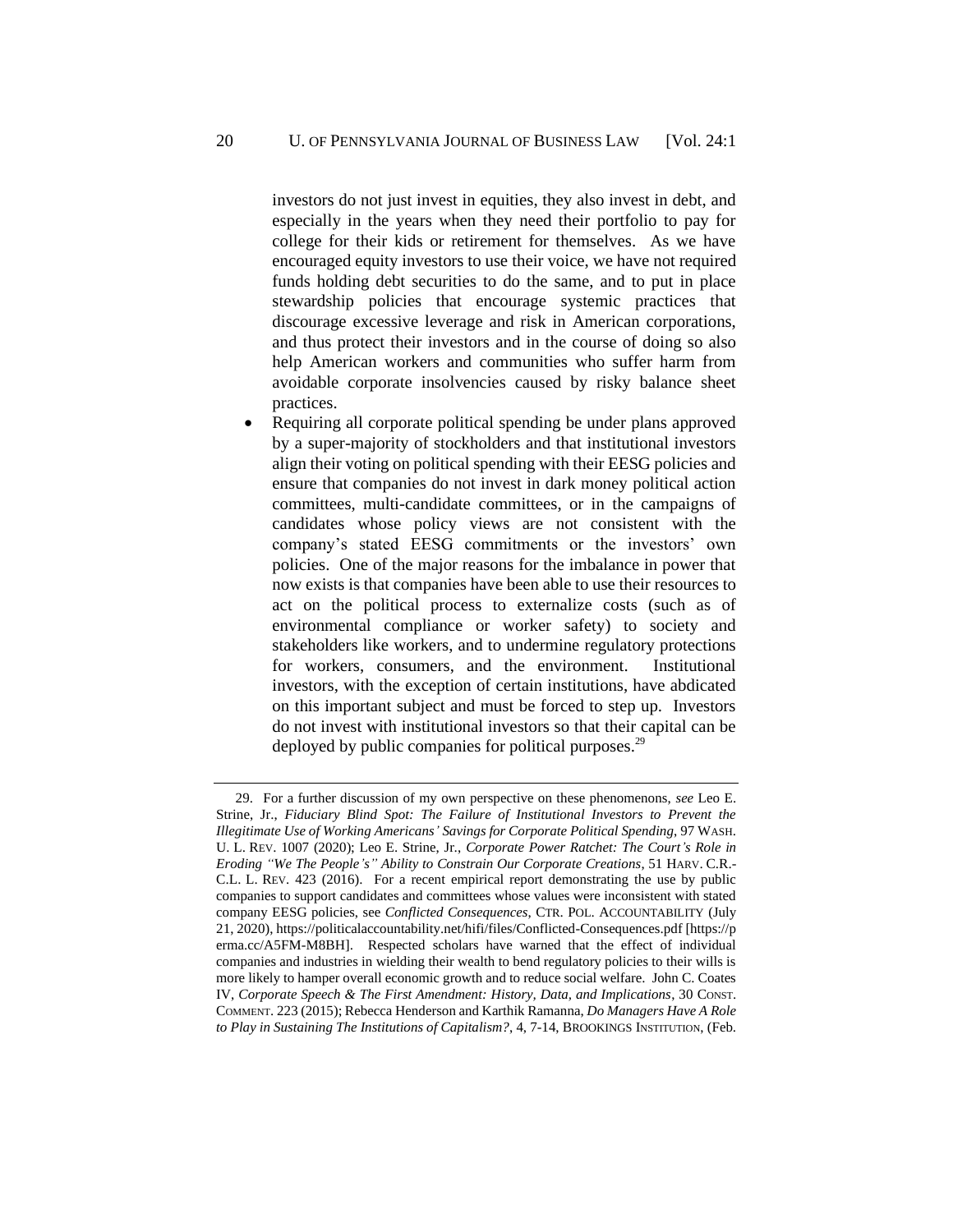#### 2021] **STEWARDSHIP 2021** 21

• Requiring pension funds and other investment funds to have all litigation authorized by the board, not staff, before filing, and to make a determination that the benefits of the litigation, in terms of recovering financial losses caused by a potential breach of fiduciary duty or corporate governance principles, is worth the cost to the fund and the company's stakeholders. Likewise, any settlement should be authorized by the board on the same criteria, and in supporting any fee, the board should have to determine that the benefit to the fund's investors and the other stockholders justifies the fee.

These requirements should be accompanied by voluntary action by mutual and pension funds to bring their own stewardship practices into closer alignment with the real interests of their worker-investors. By way of example, leading mutual funds are now voicing support for sustainable growth and stakeholder governance. They need to match this rhetoric by a stated willingness to support public companies that wish to become a public benefit corporation under Delaware law, and commit themselves to a mandatory "shall" duty of respect to stakeholders and to sustainable wealth creation for their stockholders.<sup>30</sup> Furthermore, they need to do more to

<sup>9, 2015),</sup> https://www.brookings.edu/research/do-managers-have-a-role-to-play-in-sustainin g-the-institutions-of-capitalism/ [https://perma.cc/5MY9-H6D3] (warning of the "real risk that private sector engagement with the political process will fundamentally distort the institutions of capitalism and managers have a responsibility to the system itself" and that this risk is heightened because businesses exert influence on subjects involving "thin political processes" where countervailing interests are less likely to be effectively represented and heard).

<sup>30.</sup> Delaware has now made it possible for an existing public company to convert by a majority vote. *See* H.R. 341, 150 Gen. Assemb., (Del. 2020), https://legis.delaware.gov/json /BillDetail/GenerateHtmlDocument?legislationId=48122&legislationTypeId=1&docTypeId =2&legislationName=HB341 [https://perma.cc/C4SR-BS6K] (removing the requirement in § 363(b) that a two-thirds majority of stockholders is required for a Delaware corporation to convert to a public benefit corporation). Notably, this year, Lemonade and Vital Farms went public as benefit corporations with favorable pricing. Form S-1, Lemonade, Inc. (June 8, 2020), https://www.sec.gov/Archives/edgar/data/1691421/000104746920003416/a2241721z s-1.htm [https://perma.cc/KD2Z-7KNP]; Form S-1, Vital Farms, Inc. (July 9, 2020), https:// www.sec.gov/Archives/edgar/data/1579733/000119312520190455/d841617ds1.htm [https:// perma.cc/8JWR-S8EV]. And, Danone became the French equivalent of a benefit corporation without adverse effect to its stock price or the price at which its ADRs sell in the U.S. Maitane Sardon & Cristina Roca, *Danone to Place Greater Focus on ESG,* WALL ST. J. (May 20, 2020), https://www.wsj.com/articles/danone-to-place-greater-focus-on-esg-11590004975 [ht tps://perma.cc/E4QN-HUWQ]. As scholars have noted, there is reason to believe that companies, like benefit corporations, that embrace a purpose of making profits in a socially responsible way that is respectful of all stakeholders cannot only succeed as profitable businesses, they are likely essential to tackling challenging problems like climate change. *E.g.*, Rebecca Henderson & George Serafim, *Tackling Climate Change Requires*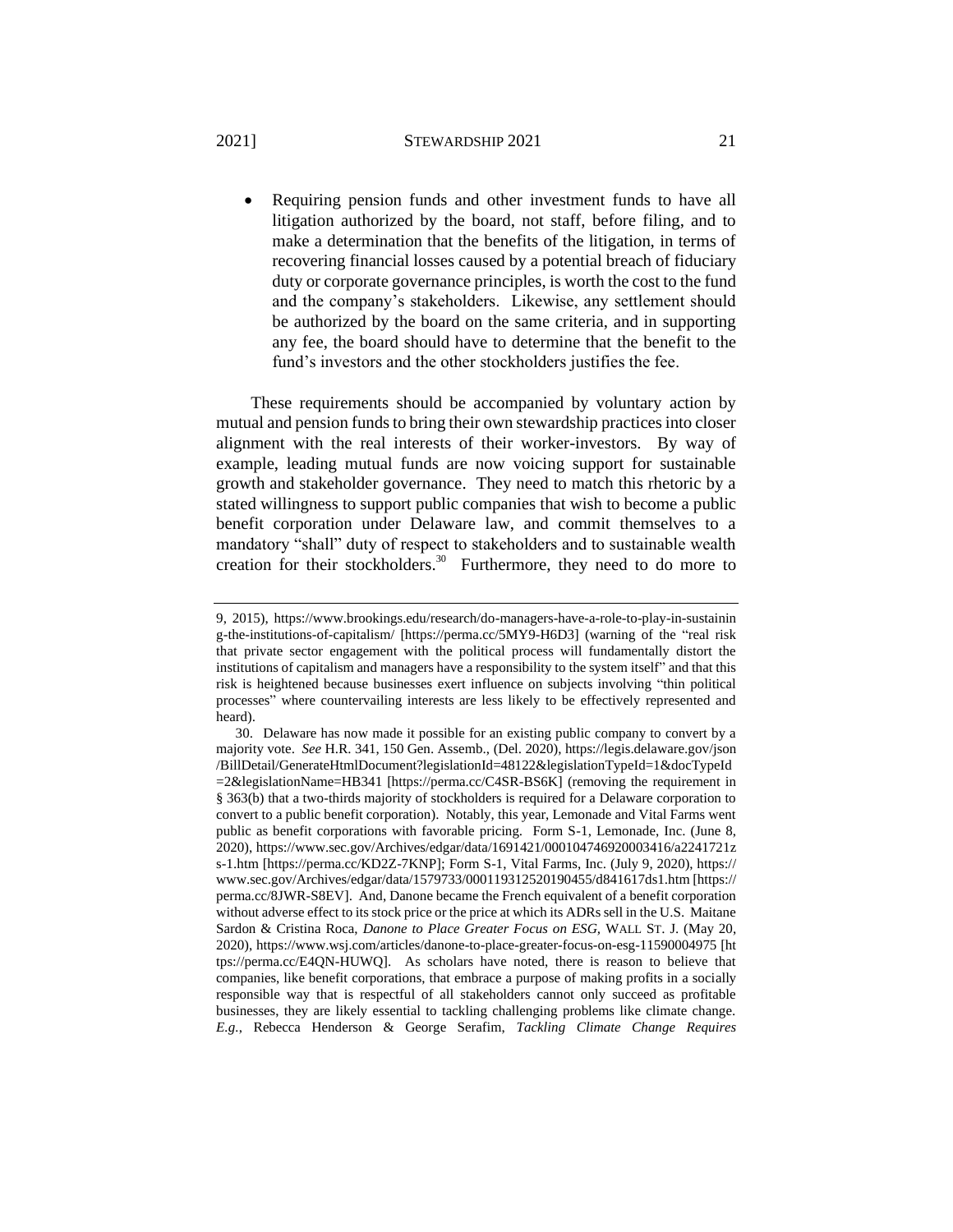ensure they have adequate information when activists pressure companies to take actions with long-term consequences for stuck-in stockholders and company workers. For starters, that would include refusing to support any activist that does not: 1) fully disclose its entire ownership position, long, short or otherwise hedged, in a clear way, revealing its true net long position; 2) disclose the terms of its fund arrangements that bear on how long the activist can and is likely to hold its shares in the target company; 3) promise to have one of its representatives serve on the company's key risk management committee; and 4) making a binding promise not to exit its investment in the company on preferential terms and to accept any market discount that is required of other investors in unwinding their position.<sup>31</sup> By means like this, mainstream investors would understand how truly committed activists are to living with the long-term consequences of their own strategy for the company, or whether they are just telling other stuck-in investors that they will be better off if they listen to the helpful hints of a momentary visitor in their ranks.<sup>32</sup>

To fully address the lack of accountability and information about hedge funds and other private investment funds, however, regulatory action of the following kind must be taken:

- Close loopholes so that activist hedge funds must make a full and timely disclosure of their economic interests in the companies they seek to influence, and bring America's regulation into line with the other major market economies.
- To this end, the SEC should revise its rules governing Schedule 13D disclosure so that: (i) the definition of beneficial ownership includes ownership of any derivative instrument that provides the opportunity to profit from an increase in the value of the subject security and any contract or device that allows the person to control the voting power

*Organizational Purpose*, AM. ECON. ASS'N Papers and Proceedings, 110: 177-180 (May 2020); *see generally*, COLIN MAYER, PROSPERITY: BETTER BUSINESS MAKES THE GREATER GOOD (2018).

<sup>31.</sup> The empirical evidence is that activist hedge funds typically hold their shares for one to two years at most, and many for less than a year. Alon Brav et. al, *Hedge Fund Activism, Corporate Governance, and Firm Performance*, 63 J. FIN. 1729, 1749 (2008); Coffee & Palia, *supra* note 28, at 572; Strine, *Who Bleeds When the Wolves Bite?*, *supra* note 3, at 1892.

<sup>32.</sup> Others have noted that the compensation structures for fund managers are often short term in nature, and do not align with their investors' horizons. Strine, *Who Bleeds When the Wolves Bite?*, *supra* note 3, at 1915- 1917 (compiling studies and commentary to this effect). Much attention has been paid to CEO pay at public companies and the efforts to "reform" it to date have been, in my judgement, dismaying in their effect. For that reason, I am reluctant to tinker in this area for mutual fund managers, but do note that the lack of alignment puts pressure on managers to focus on results over a time frame that does not match their investors', especially those saving for retirement.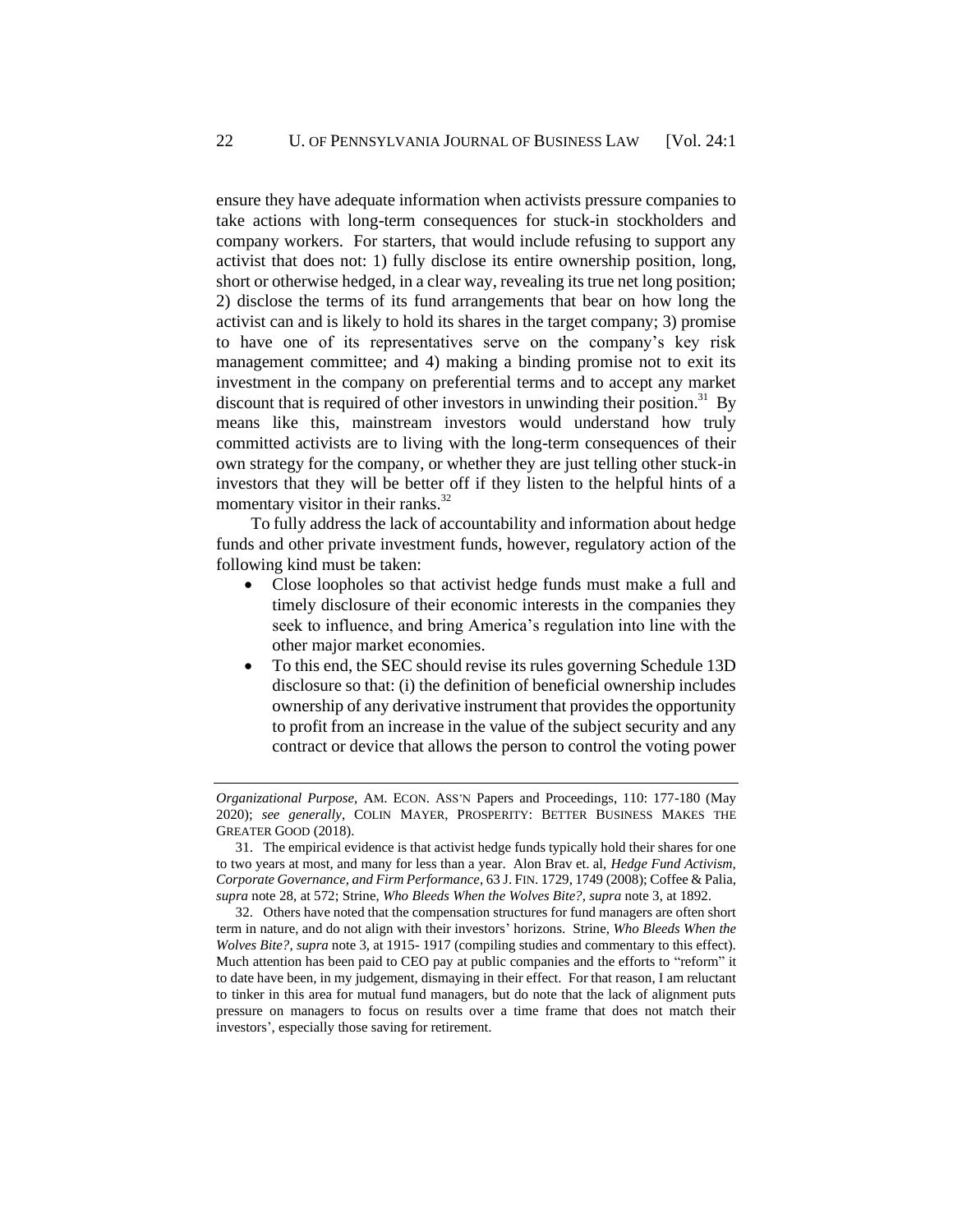of the equity security; (ii) disclosures of any short interest or ownership of a derivative instrument that allows the investor to profit from a decrease in the security's value are required; (iii) 13D filers could not acquire additional shares (or derivatives) once the investor crosses the 5% threshold (for large-cap companies) or a 10% threshold (for smaller companies) until a 13D has been filed and available to the public for 24 hours; (iv) disclosure is required of contractual or other arrangements that affect the filer's commitment or ability to hold the subject security, including the ability of the filer's investors, if any, to redeem or withdrawal their capital; and (v) a standard form is developed that activists must use to disclose, in clear understandable terms, their net long position and keep it updated as that changes by more than one percent in any direction.

- Strengthen the securities laws to make it illegal for activists to tip others during the period before they file under Section 13(d): There is abundant evidence of abnormal trading by pack members before the alpha wolf files makes public disclosure of its stake. This allows for the possibility of creeping takeovers at the expense of other stockholders and stakeholders, and is unfair to other traders in the marketplace. Given the power activists have to move stock prices just by their presence, they should be prohibited from leaking to other investors during this period and if they do so and trading results, they should face liability.<sup>33</sup>
- Address the investor and societal risks caused by private funds that are subject to only limited disclosure requirements. Although hedge funds and private equity funds should not be required to disclose proprietary information about their trading strategies that would inhibit their ability to conduct their unique approach to investing, it is long past time when they should be permitted to cloak their track records, their terms of investment, special deals to their favorites, and other important information because their investors should be presumed able to operate on a caveat emptor basis. The accredited investor and qualified purchaser exceptions were not intended to allow pension funds, universities, or charitable institutions to put money in risky investments not backed up by appropriate disclosures and standards of integrity. But many have been harmed by investing in private equity and hedge funds without adequate information.

<sup>33</sup>*. See* Coffee & Palia *supra* note [28](#page-18-0) at 562-566; *see also* Lucian A. Bebchuk & Robert J. Jackson, Jr., *Corporate Political Speech: Who Decides?* 124 HARV. L. REV. 83 (2010).